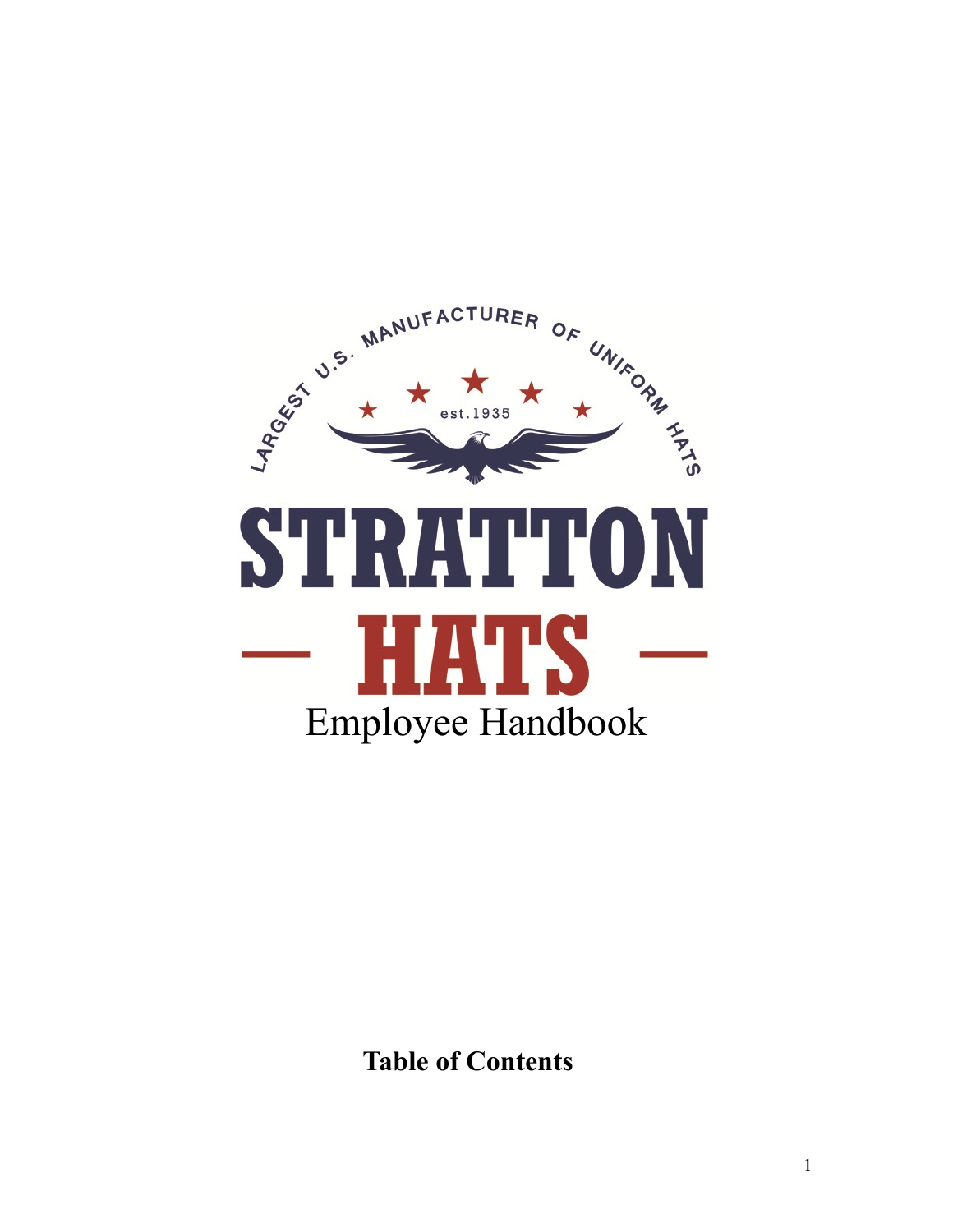| (1.0) |                                                                         |  |
|-------|-------------------------------------------------------------------------|--|
| (2.0) | Introduction & Description of Company------------------- Pg. 4          |  |
| (3.0) |                                                                         |  |
| (4.0) |                                                                         |  |
| (5.0) | Anti-Discrimination & Harassment------------------------- Pg. 5         |  |
| (6.0) |                                                                         |  |
| (7.0) |                                                                         |  |
| (8.0) |                                                                         |  |
| (9.0) |                                                                         |  |
|       | (10.0) Drug and Alcohol Policy---------------------------------- Pg. 11 |  |
|       | (11.0) Ethical and Legal Business Practices------------------- Pg. 13   |  |
|       |                                                                         |  |
|       | (13.0) Progressive Discipline----------------------------------- Pg. 14 |  |
|       |                                                                         |  |
|       | (15.0) Zero Tolerance for Workplace Violence------------------ Pg. 14   |  |
|       |                                                                         |  |
|       |                                                                         |  |
|       |                                                                         |  |
|       | (19.0) Corporate Communications & Technology------------------ Pg. 21   |  |
|       |                                                                         |  |
|       | (21) Acknowledgment of receipt and understanding------------- Pg. 24    |  |

# **(1.0) Opening Letter**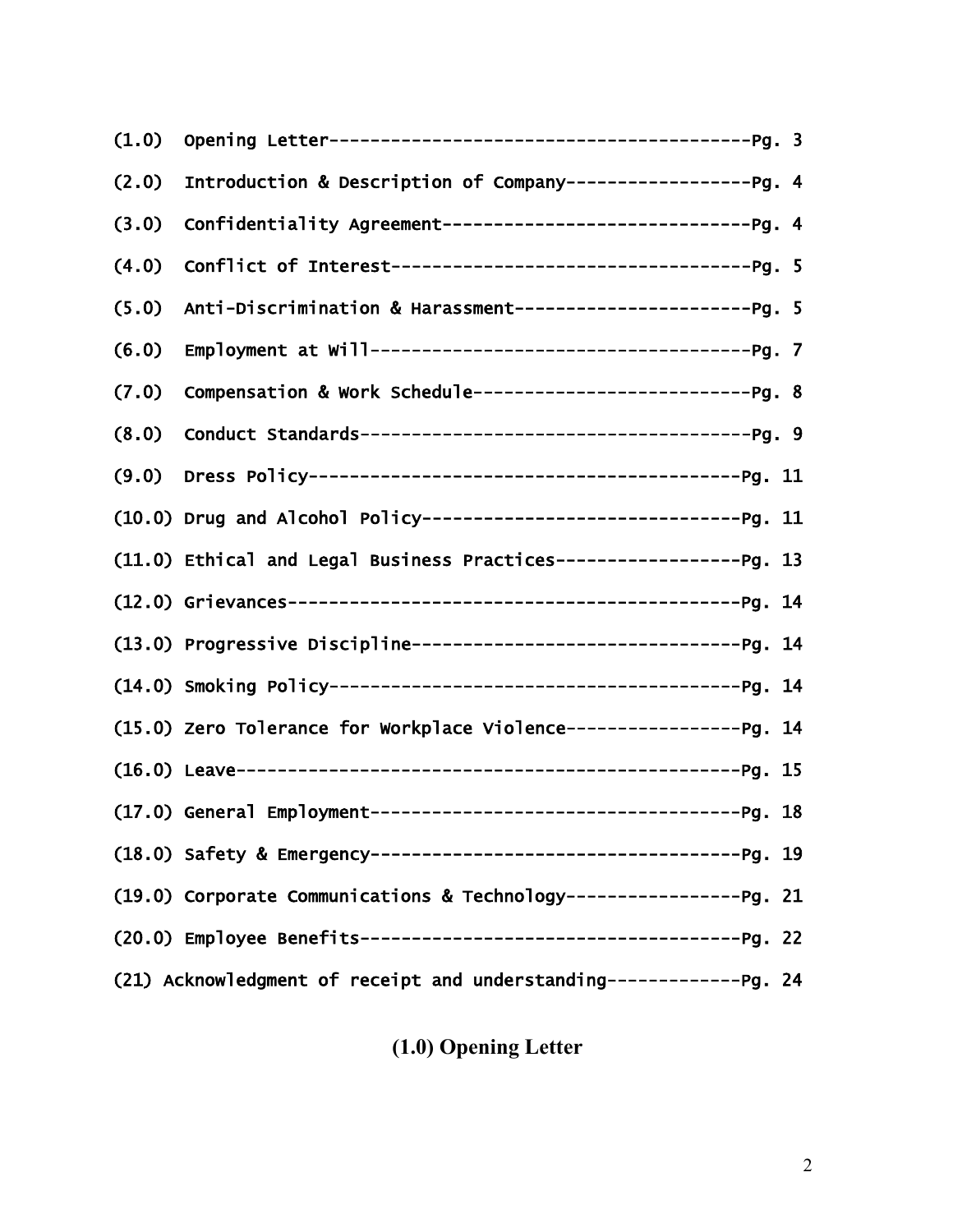Welcome to Stratton Hats!

Dear Potential Employee:

You and Stratton Hats have made an important decision: The Company has decided you can contribute to our success, and you've decided that Stratton Hats is the organization where you can pursue your career productively and enjoyably.

We believe we've each made the right decision, one that will result in a profitable relationship. The minute you start working here, you become an integral part of Stratton Hats and its future. Every job in our company is important, and you will be utilized in any position deemed necessary by Management to play a key role in the continued success and growth of our company.

As you will quickly discover, our success is based on delivering high quality products and providing unsurpassed customer service. How do we do it? By working very hard, thinking about our customers' needs, and doing whatever it takes. We do it by treating each other and customers with respect. We do it by acting as a team.

**Due to the fact that the majority of our Business is conducted with government agencies, we are obligated to employ only workers legally authorized by the United States Government. All new potential employees must have a valid and current Social Security Number and a valid Green Card or some other authorization issued by the U.S. Government to work for Stratton Hats, Inc.** 

Should you have any questions concerning this handbook, your employment or benefits, please feel free to discuss them with your supervisor or Management.

Again, welcome!

Stratton Hats Management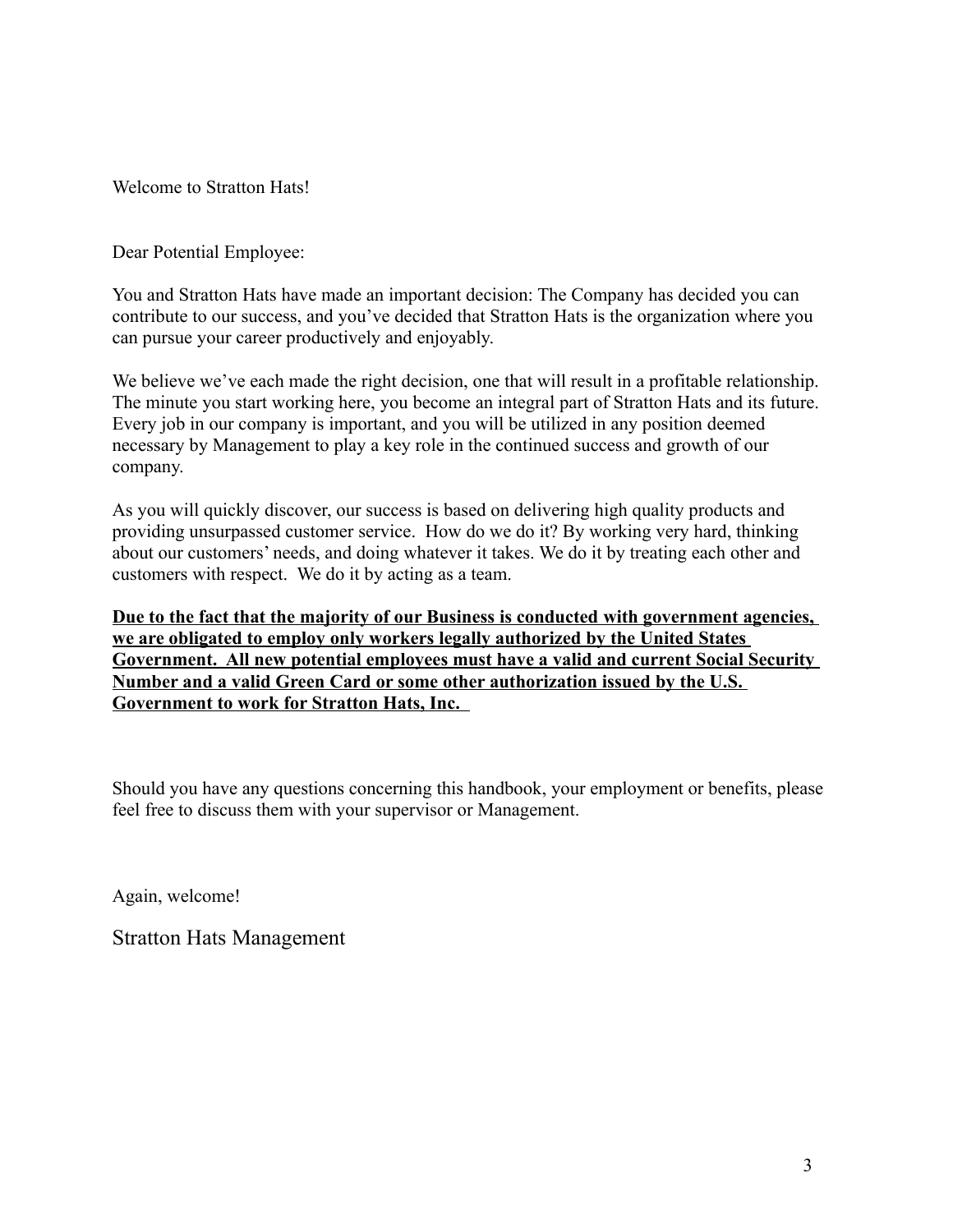# **(2.0) Introduction & Description of Company**

For over half a century, the Stratton family has crafted high quality headwear. From early beginnings as a civilian hat manufacturer, Today Stratton Hats is the USA's largest supplier of uniform hats. Our headwear is worn by the vast majority of U.S. law enforcement personnel including city, county and state police was well as the National Park Service & The Department of Defense.

A commitment to service, prompt delivery, custom sizing and 'like new' renovating has created loyal and long-standing customers. Product quality is guaranteed through tight control over all stages of the handcrafted manufacturing process.

Each hat is produced from the finest quality braids and genuine furs available, which are shipped to Stratton Hats wholly-owned subsidiary, the Winchester Hat Corporation in Tennessee. This plant produces the high grade fur felt and straw bodies (hoods as they are sometimes referred to) which are then sent to Stratton Hats in Bellwood Illinois for forming and finishing. The result is headwear unsurpassed in durability and style, assuring years of highly respected appearance. Stratton Hats uniform hats add authority and dignity to any uniform.

With the ever increasing occurrence of skin cancer, Stratton Hats, with their opaque, sunshielding brims, have proven effective in the protection of harmful UV rays and the fight against skin disease.

Why are our uniform hats the finest in the world? Ask any officer who wears one!

# **(3.0) Confidentiality Agreement**

Information that pertains to Stratton Hats business, including all nonpublic information concerning the Company, its vendors and suppliers, is strictly confidential and must not be given to people who are not employed by Stratton Hats. It is an employees' responsibility to help protect confidential information. Confidential information includes but it not limited to: trade secrets, customer lists and company financial information. Employees should take the following precautionary measures:

- 1 Discuss work matters only with other Stratton Hats employees who have a specific business reason to know or have access to such information.
- 2 Do not discuss work matters in public places.
- 3 Monitor and supervise visitors to Stratton Hats to insure that they do not have access to company information.
- 4 Destroy hard copies of documents containing confidential information that is not filed or archived.
- 5 Secure confidential information in desk drawers and cabinets at the end of every business day.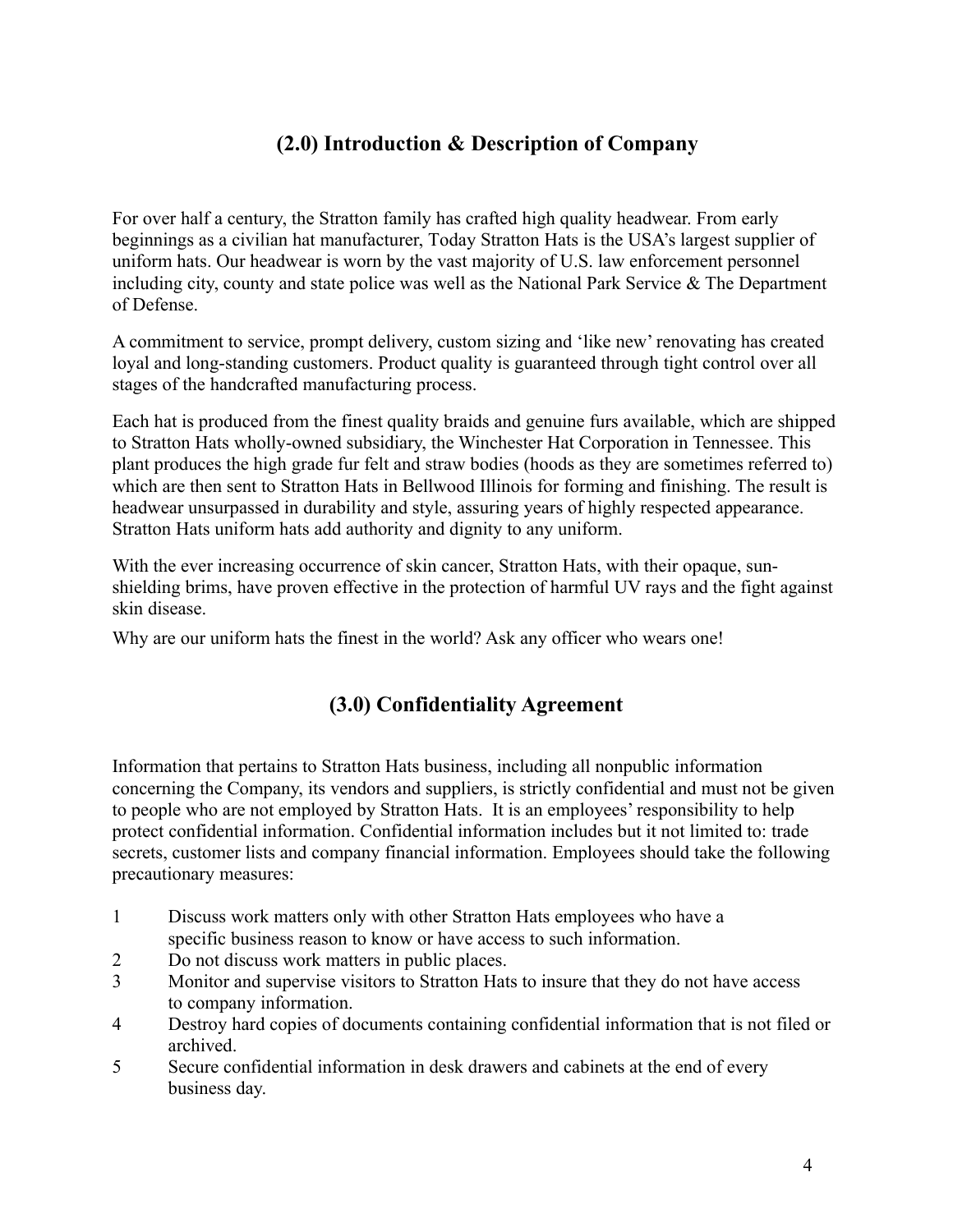Employee cooperation is particularly important because of our obligation to protect the security of our clients' and our own confidential information. Employees should use sound judgment and good common sense, but if at any time they are uncertain as to whether they can properly divulge information or answer questions, they should consult Management.

# **(4.0) Conflict of Interest**

Employees must avoid any interest, influence or relationship which might conflict or appear to conflict with the best interests of Stratton Hats. They must avoid any situation in which their loyalty may be divided and promptly disclose any situation where an actual or potential conflict may exist. Examples of potential conflict situations include:

- 1 Having a financial interest in any business transaction with Stratton Hats
- 2 Owning or having a significant financial interest in, or other relationship with, a Stratton Hats competitor, customer or supplier
- 3 Accepting gifts, entertainment or other benefit of more than a nominal value from a Stratton Hats competitor, customer or supplier.

Anyone with a conflict of interest must disclose it to management and remove themselves from negotiations, deliberations or votes involving the conflict. Employees may, however, state their position and answer questions when their knowledge may be of assistance to Stratton Hats.

# **(5.0) Anti-Discrimination & Harassment**

### **(5.1) Americans with Disabilities Act**

It is Stratton Hats policy that we will not discriminate against qualified individuals with disabilities with regard to any aspect of their employment. Stratton Hats is committed to complying with the American with Disabilities Act of 1990 and its related Section 504 of the Rehabilitation Act of 1973. Stratton Hats recognizes that some individuals with disabilities may require accommodations at work. If an employee is currently disabled or becomes disabled during their employment, they should contact their supervisor to discuss reasonable accommodations that may enable them to perform the essential functions of their job.

### **(5.2) Equal Opportunity Policy**

Stratton Hats provides equal opportunity in all of our employment practices to all qualified employees and applicants without regard to race, color, religion, gender, national origin, age, disability, marital status, military status or any other category protected by federal, state and local laws. This policy applies to all aspects of the employment relationship, including recruitment, hiring, compensation, promotion, transfer, disciplinary action, layoff, return from layoff, training and social, and recreational programs. All such employment decisions will be made without unlawfully discriminating on any prohibited basis.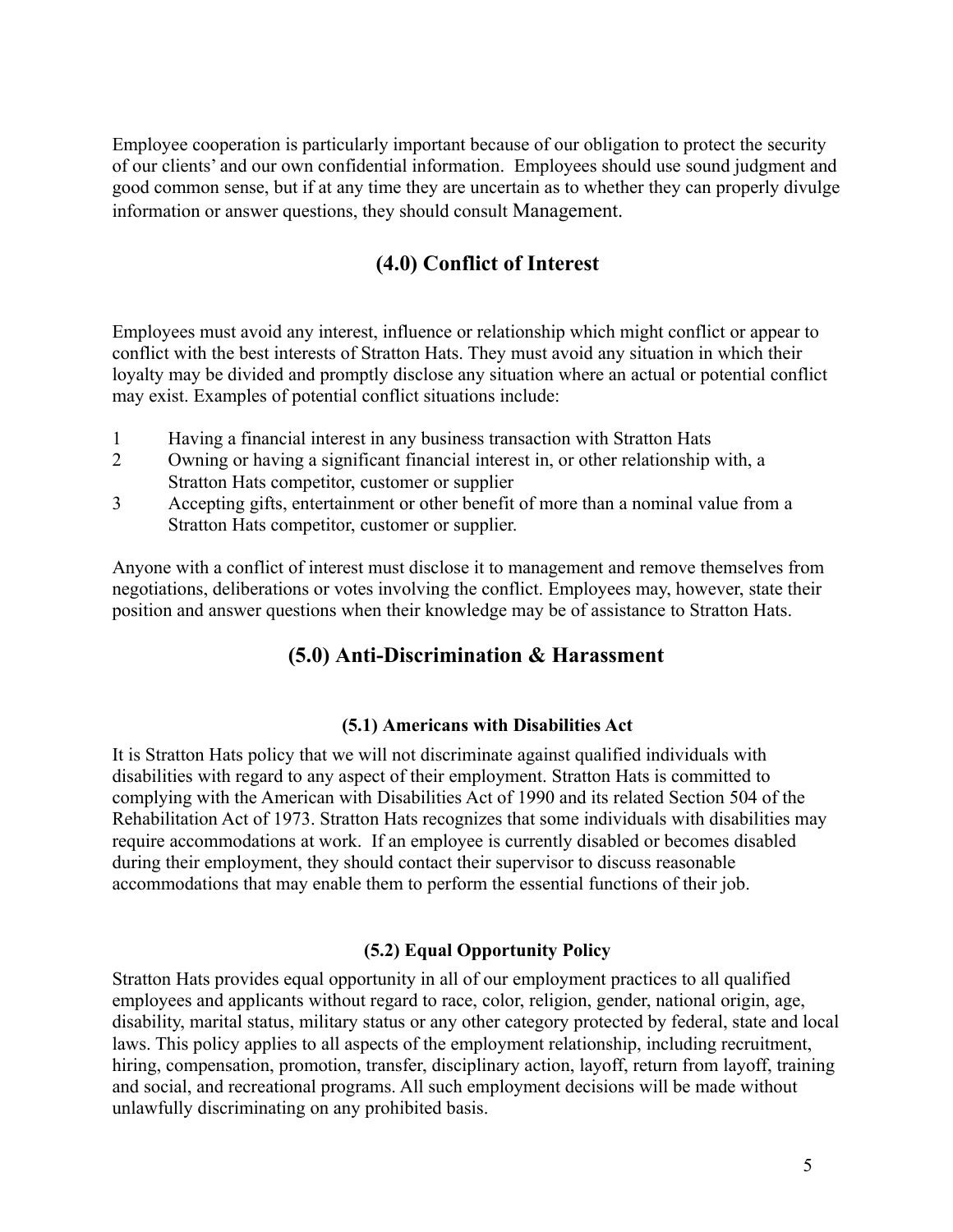### **(5.3) Policy Prohibiting Harassment and Discrimination**

Stratton Hats strives to maintain an environment free from discrimination and harassment, where employees treat each other with respect, dignity and courtesy.

This policy applies to all phases of employment, including but not limited to recruiting, testing, hiring, promoting, demoting, transferring, laying off, terminating, paying, granting benefits and training.

### **(5.4) Prohibited Behavior**

Stratton Hats does not and will not tolerate any type of harassment of our employees, applicants for employment, or our customers. Discriminatory conduct or conduct characterized as harassment as defined below is prohibited.

The term harassment includes, but is not limited to, slurs, jokes, and other verbal or physical conduct relating to a person's gender, ethnicity, race, color, creed, religion, sexual orientation, national origin, age, disability, marital status, military status or any other protected classification that unreasonably interferes with a person's work performance or creates an intimidating, hostile work environment.

Sexually harassing behavior in particular includes unwelcome conduct such as: sexual advances, requests for sexual favors, offensive touching, or other verbal or physical conduct of a sexual nature. Such conduct may constitute sexual harassment when it:

- 1 is made an explicit or implicit condition of employment
- 2 is used as the basis for employment decisions
- 3 unreasonably interferes with an individual's work performance, or
- 5 creates an intimidating, hostile or offensive working environment.

The types of conduct covered by this policy include: demands or subtle pressure for sexual favors accompanied by a promise of favorable job treatment or a threat concerning employment. Specifically, it includes sexual behavior such as:

- 1 repeated sexual flirtations, advances or propositions
- 2 continued and repeated verbal abuse of a sexual nature,
- 3 sexually related comments and joking, graphic or
- 4 degrading comments about an employee's appearance
- 5 or displaying sexually suggestive objects or pictures
- 6 including cartoons and vulgar email messages, and
- 7 any uninvited physical contact or touching, such as patting, pinching or repeated brushing against another person's body.

Such conduct may constitute sexual harassment regardless of whether the conduct is between members of management, between management and staff employees, between staff employees, or directed at employees by non employees conducting business with the Company, regardless of gender or sexual orientation.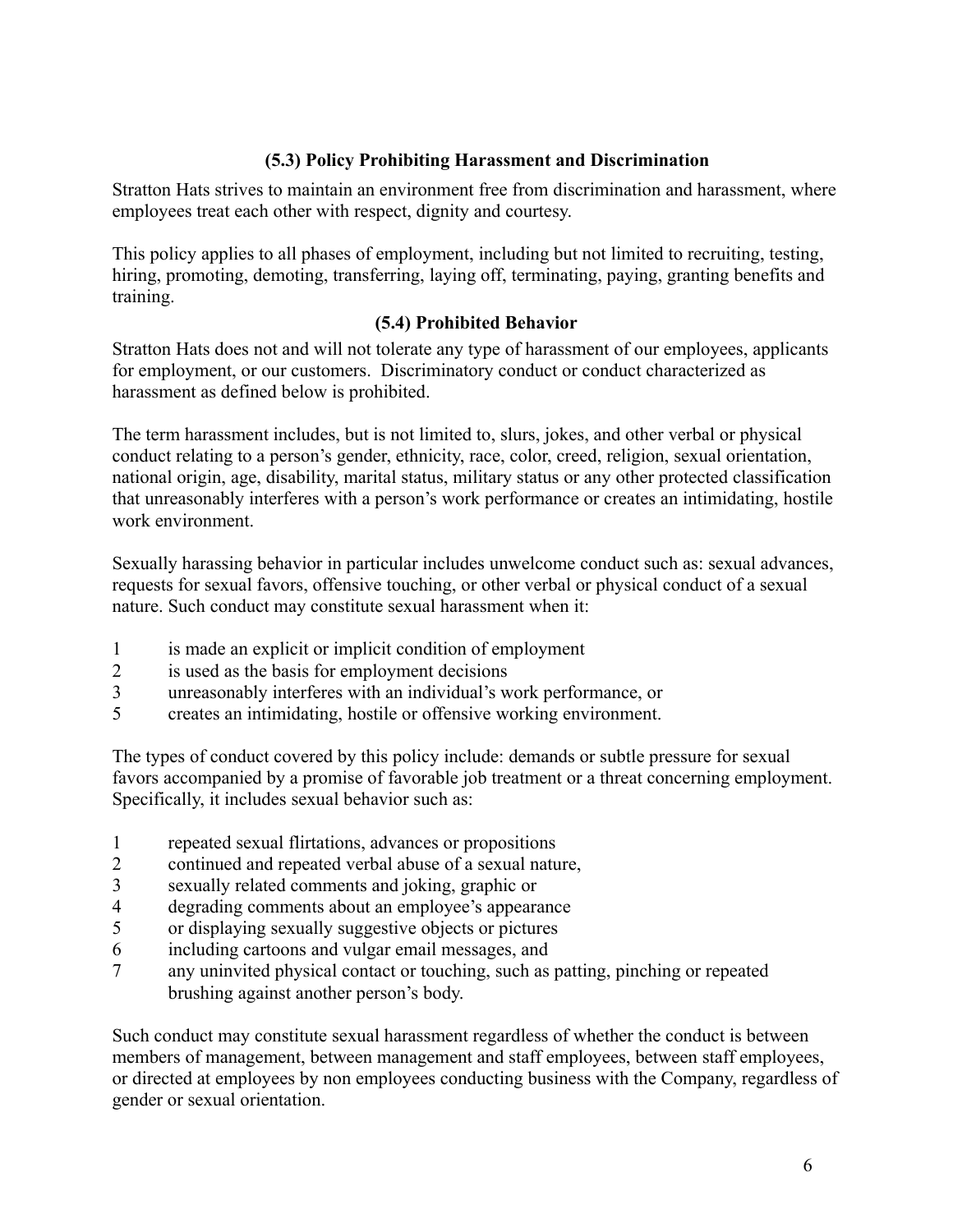### **(5.5) Harassment by Non employees**

Stratton Hats will also endeavor to protect employees, to the extent possible, from reported harassment by non employees in the workplace, including customers, clients and suppliers.

### **(5.6) Complaint Procedure and Investigation**

Any employee who wishes to report a possible incident of sexual harassment or other unlawful harassment or discrimination should promptly report the matter to their supervisor. If that person is not available, or an employee believes it would be inappropriate to contact that person, they should contact HR/Management.

Stratton Hats will conduct a prompt investigation as confidentially as possible under the circumstances. Employees who raise concerns and make reports in good faith can do so without fear of reprisal; at the same time employees have an obligation to cooperate with Stratton Hats in enforcing this policy and investigating and remedying complaints.

Any employee who becomes aware of possible sexual harassment or other illegal discrimination against others should promptly advise their supervisor. If that person is not available, or they believe it would be inappropriate to contact that person, they should contact HR/Management.

Anyone found to have engaged in such wrongful behavior will be subject to appropriate discipline, which may include termination.

### **(5.7) Retaliation**

Any employee who files a complaint of sexual harassment or other discrimination in good faith will not be adversely affected in terms and conditions of employment and will not be retaliated against or discharged because of the complaint.

In addition, we will not tolerate retaliation against any employee who, in good faith, cooperates in the investigation of a complaint. Anyone who engages in such retaliatory behavior will be subject to appropriate discipline, up to and including termination.

# **(6.0) Employment at Will**

Unless expressly proscribed by statute or contract, employment is "at will." All Stratton Hats employees are at will, which means they may be terminated at any time and for any reason, with or without advance notice. Employees are also free to quit at any time. Any employment relationship other than at will must be set out in writing and signed by Management.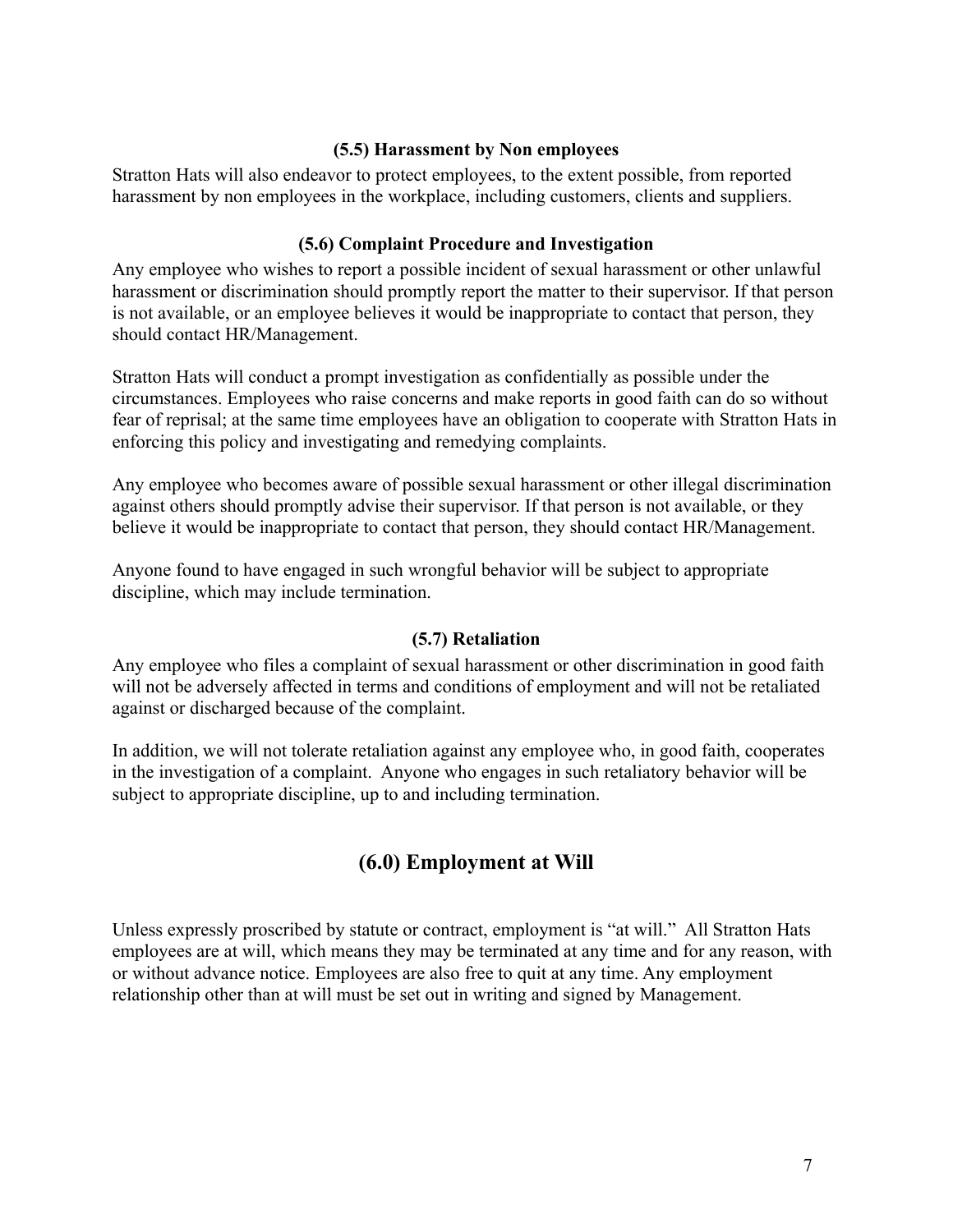### **(7.0) Compensation & Work Schedule**

### **(7.1) Attendance & Punctuality**

Every employee is expected to attend work regularly and report to work on time. Any nonsalaried employee who punches in after the standard starting time will have their paid lunch (30 minutes) withdrawn from their time card. Any tardiness of 5 minutes or more will result in the loss of that quarter of an hour on their time card.

If an employee is unable to report to work on time for any reason they should telephone a supervisor as far in advance as possible. If an employee does not call in an absence in advance, it will be considered unexcused. Unsatisfactory attendance, including reporting late or quitting early, may be cause for disciplinary action, up to and including discharge. Any employee who does not show up to work for 3 consecutive days without contacting Stratton Hats will be considered as having resigned. The termination date will be the day of the first no call / no show.

### **(7.2) Breaks**

Employees are also entitled to a 35 minute paid break for meals (lunch) during each work period. This provision was voted on by the employees in order to shorten the work day. In the future it may be reviewed and voted on to return to a 15 minute break in the morning and afternoon with a non-paid 30 minute lunch period ending the work day at 3:30 instead of 3:00.

### **(7.3) General Pay Information**

Certain deductions will be made in accordance with federal and state laws. In addition, the Company makes available certain voluntary deductions as part of the Company's benefits program. If an employee elects supplemental coverage under one of the Company's benefits plans, which requires employee contributions, the employee's share of the cost will be deducted from his or her check each pay period. If the employee is not receiving a payroll check due to illness, injury, or leave of absence, he or she will be required to pay the monthly cost directly to the Company.

#### **(7.4) Overtime**

Because of the nature of work, employees may be asked to work overtime on weekends or holidays or additional hours during the regular workday and are expected to comply with such requests. Overtime compensation is paid to all nonexempt employees at one and one-half times their straight time rate for all hours worked in excess of 40 hours per week. If an employee is nonexempt, they must receive authorization from their manager before working overtime.

After an employee has worked overtime, they must enter it on a time-sheet by the day after it is accrued. Overtime pay is based on actual hours worked. Time taken for lunch or dinner is not included as time worked for purposes of computing overtime. Time off on holidays, sick leave, vacation leave, personal leave, training seminars or any leave of absence will not be factored in as hours worked when calculating overtime.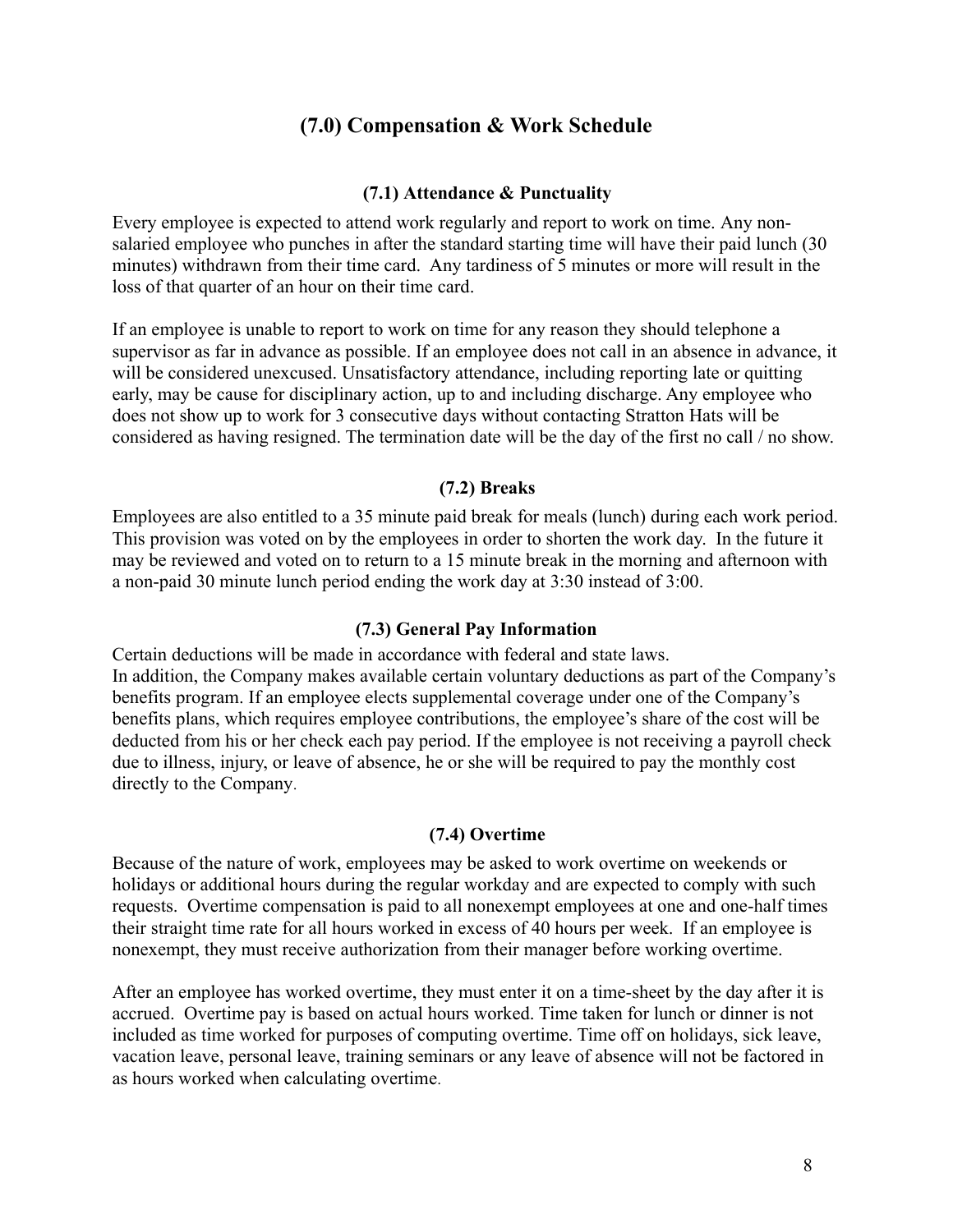### **(7.5) Pay Schedule**

Employees will be paid on Thursday. If the regular payday falls on a holiday, payday will be the last regular workday before the holiday. The pay week starts at the beginning of en employee's shift on Monday and includes all work they perform up to the close of business on Sunday. A few additional facts about pay:

- 1 Employees will be paid their first week's wages at the end of the second workweek.
- 2 Any overtime earnings will be paid one week following the actual hours worked.
- 3 Employees can receive vacation pay in advance if they are taking five consecutive days, and that check will be distributed on the last payday preceding vacation. To be paid in advance they must notify their supervisor one week before their vacation begins so that a check can be prepared.
- 4 If a paycheck is lost or stolen, notify Management immediately.

#### **(7.6) Performance Reviews and Salary Increases**

Wage reviews are conducted three to six months for each employee, and salary increases are based on those reviews, as well as our profitability. However, an employee receiving a performance appraisal will not necessarily receive a salary increase.

### **(7.7) Time Records**

All non-exempt employees must keep accurate time records by punching a time clock when entering or leaving the building, including arriving late after lunch periods. **Tampering with, falsifying or altering time cards or punching another employee's time card will result in disciplinary action, up to and including discharge.** Failing to record work time may also result in disciplinary action.

### **(7.8) Work Hours**

Stratton Hats follows a work schedule of 40 hours per week. The normal workweek is Monday through Friday from 7:00AM(Factory floor)/8:00AM(Office) to 3:00PM/4:00PM. Management may establish alternative hours.

### **(8.0) Conduct Standards**

### **(8.1) Company Equipment and Vehicles**

When using Stratton Hats property, including computer equipment or hardware, exercise care, perform required maintenance and follow all operating instructions, safety standards and guidelines.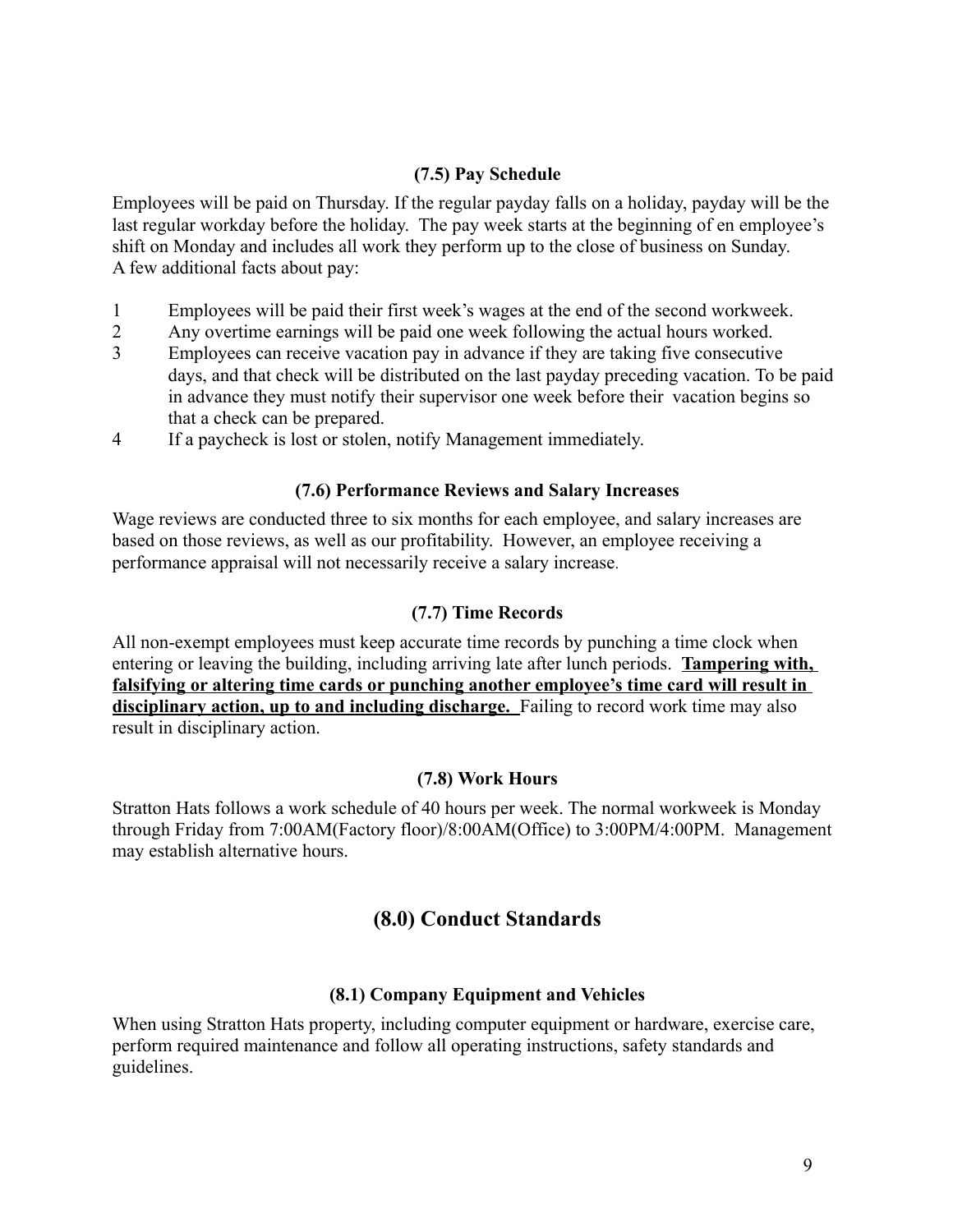**Notify a supervisor if any equipment or machines appear to be damaged, defective or in need of repair.** This prompt reporting could prevent the equipment's deterioration and could also help prevent injury to the employee operating the machine or others. Should an employee have questions about the maintenance and care of any workplace equipment, they should ask their supervisor.

If an employee uses or operates equipment improperly, carelessly, negligently or unsafely, they may be disciplined or even discharged. In addition, they may be held financially responsible for any loss to Stratton Hats because of such mistreatment.

### **(8.2) Company Property**

Employees are expected to keep their work area neat and clean and use normal care in handling company property. They should report any broken or damaged equipment to their manager at once so that proper repairs can be made. Employees may not use any company property for personal purposes or remove any company property from the premises without prior written permission from Management.

### **(8.3) Conduct Standards & Discipline**

Stratton Hats expects every employee to adhere to the highest standards of job performance and of personal conduct, including individual involvement with company personnel and outside business contacts. The Company reserves the right to discipline or discharge any employee for violating any company policy, practice or rule of conduct.

The following list is intended to give notice of our expectations and standards however, it does not include every type of unacceptable behavior that can or will result in disciplinary action. Be aware that Stratton Hats retains the discretion to determine the nature and extent of any discipline based upon the circumstances of each individual case. Employees may be disciplined or terminated for poor job performance, including, but not limited to the following:

- unsatisfactory quality or quantity of work
- repeated unexcused absences or lateness
- failing to follow instructions or Company procedures, or
- failing to follow established safety regulations.

Employees may also be disciplined or terminated for misconduct, including, but not limited to the following:

- falsifying an employment application or any other company records or documents
- failing to record working time accurately or recording a co-worker's time-sheet
- insubordination or other refusal to perform
- using vulgar, profane or obscene language, including any communication or action that violates our policy against harassment and other unlawful forms of discrimination
- disorderly conduct, fighting or other acts of violence
- misusing, destroying or stealing company property or another person's property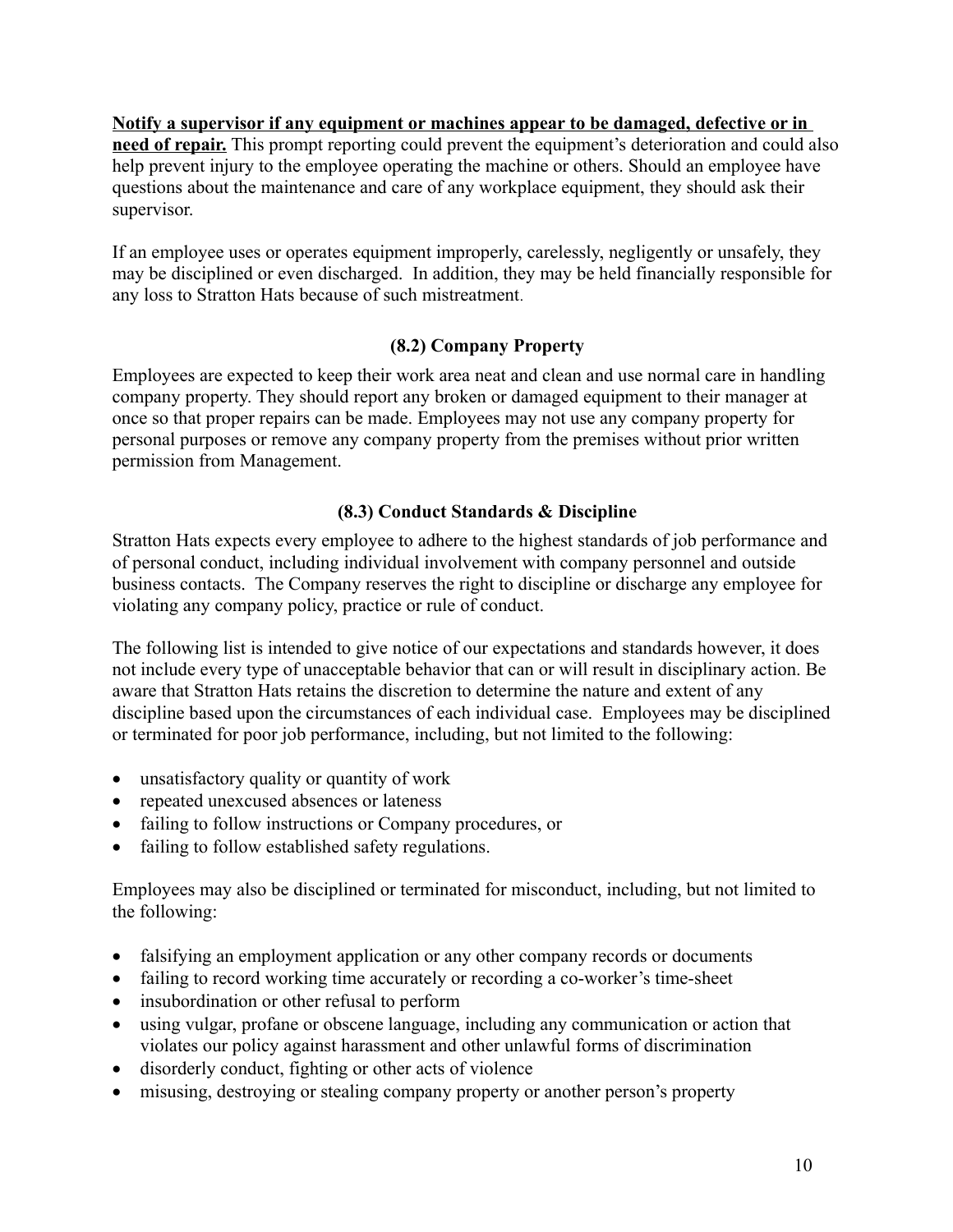- possessing, entering with or using weapons on company property
- possessing, selling, using or reporting to work with alcohol, controlled substances or illegal drugs present in the employee's system, on company property or on company time
- violating conflict of interest rules
- disclosing or using confidential or proprietary information without authorization
- violating the Company's computer or software use policies, and
- being convicted of a crime that indicates unfitness for a job or presents a threat to the Company or its employees in any way.

# **(9.0) Dress Policy**

Stratton Hats overall goal in regards to the dress code is respect. Showing respect to fellow coworkers, customers, vendors and business associates we deal with everyday. Examples of disrespectful clothing includes, but is not limited to:

- Aggressive political/social messages
- Foul language
- Obscene imagery

Clothing must also be free of obvious signs of dirt, stains, rips, fraying or noticeable odor. Clothing must cover an appropriate amount of the body at all times. No level of undressing is permissible.

### **(9.1) Office**

Appropriate office attire is required. Suppliers and customers visit our office and we wish to put forth an image that will make us all proud to be Stratton Hats employees. Be guided by common sense and good taste. Specific standards may be required.

### **(9.2) Factory Floor**

Employees on the factory floor must wear attire appropriate for a factory setting. This would exclude baggy or poor-fitting clothing, clothing made from extremely flammable materials, or any open-toed shoes. For further information regarding proper work wear refer to OSHA standards, specifically, "Guidelines for the Enforcement of the Apparel Standard"

# **(10.0) Drug and Alcohol Policy**

Stratton Hats strives to maintain a workplace free of drugs and alcohol and to discourage drug and alcohol abuse by its employees. Misuse of alcohol or drugs by employees can impair the ability of employees to perform their duties, create an unsafe work environment, as well as adversely affect our customers' confidence in our company.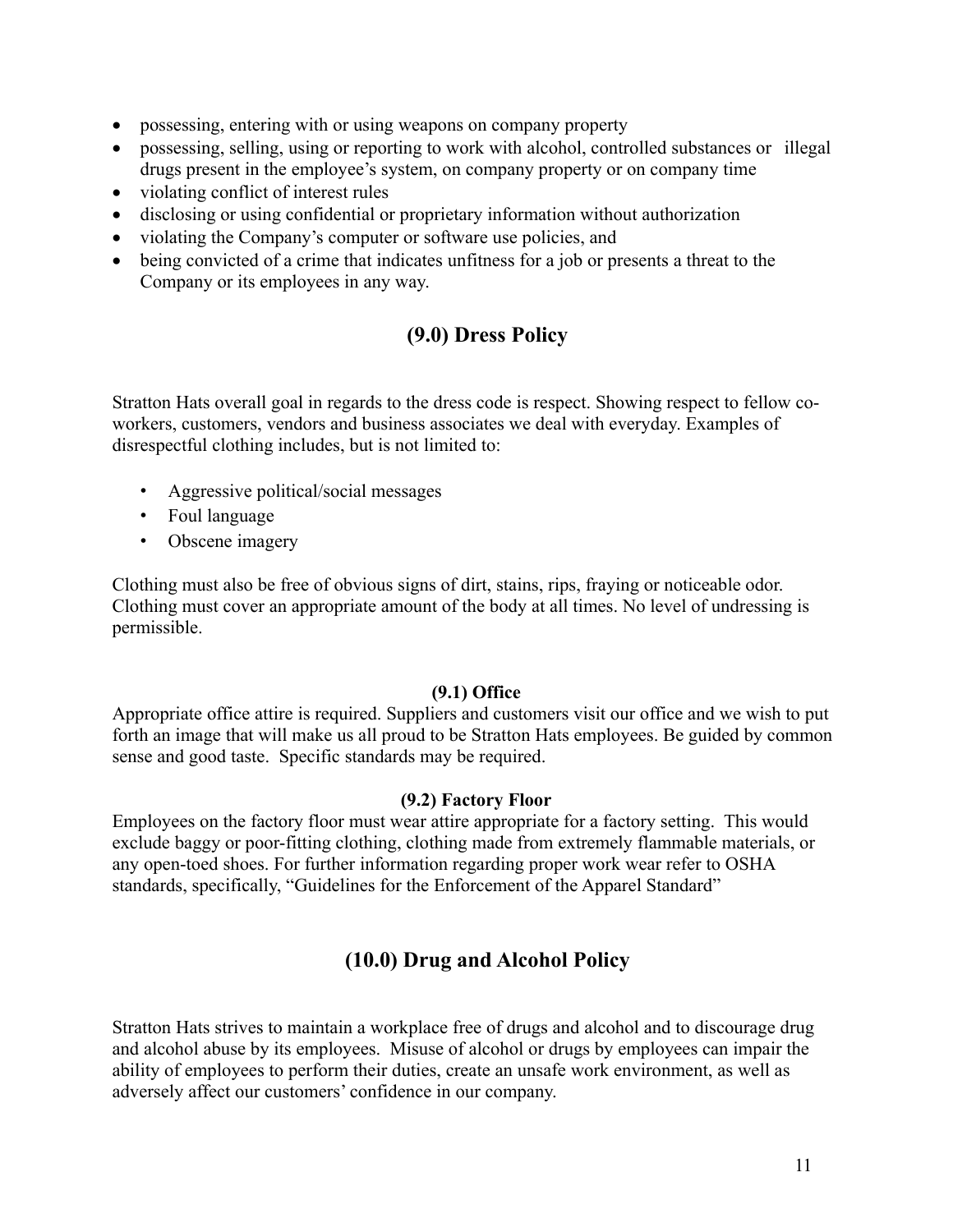### **(10.1) Alcohol**

Employees are prohibited from using or being under the influence of alcohol while performing company business for Stratton Hats, while operating a motor vehicle in the course of business or for any job-related purpose, or while on company premises.

#### **(10.2) Illegal Drugs**

Stratton Hats complies with federal regulation "48 CFR 52.223-6 – Drug-Free Workplace" Full details can be found at this URL: https://www.law.cornell.edu/cfr/text/48/52.223-6 . Due to our federal contract it is Stratton Hats policy to refer to federal law above state law in regards the legality of controlled substances.

Stratton Hats employees are prohibited from engaging in the unlawful manufacture, distribution, dispensing, possession, or use of a controlled substance. If an employee is convicted of a crime under a criminal drug statute, that employee must notify Stratton Hats in writing no more than 5 days after conviction. This policy does not prohibit the proper use of medication under the direction of a physician; however, misuse of such medications is prohibited.

### **(10.3) Disciplinary Action**

Employees who violate this policy may be disciplined or terminated, even for a first offense, depending on the circumstance. Violations include refusal to consent to and comply with testing and search procedures as described in the following section.

Employees who come forward with or are found through testing to be in violation of section 10.2 may have the opportunity to enter into a rehabilitation program and upon completion of said program would resume normal work duties.

#### **(10.4) Searches**

Stratton Hats may conduct searches for illegal drugs or alcohol on company facilities or worksites without prior notice to employees. Such searches may be conducted at any time. Employees are expected to cooperate fully. Searches of employees and their personal property may be conducted when there is reasonable suspicion to believe that the employee has violated this policy or when circumstances or workplace conditions justify such a search.

Personal property may include, but is not limited to, purses, boxes, briefcases, as well as any Stratton Hats property that is provided for employees' personal use, such as desks, lockers, and files.

An employee's consent to a search is required as a condition of employment and the employee's refusal to consent may result in disciplinary action, including termination.

### **(10.5) Drug Testing**

Stratton Hats may require a blood test, urinalysis, hair test or other drug or alcohol screening of employees suspected of using or being under the influence of drugs or alcohol or where other circumstances or workplace conditions justify such testing. Any workplace injury will require a drug test be performed by any employee who may have contributed to the injury. The refusal to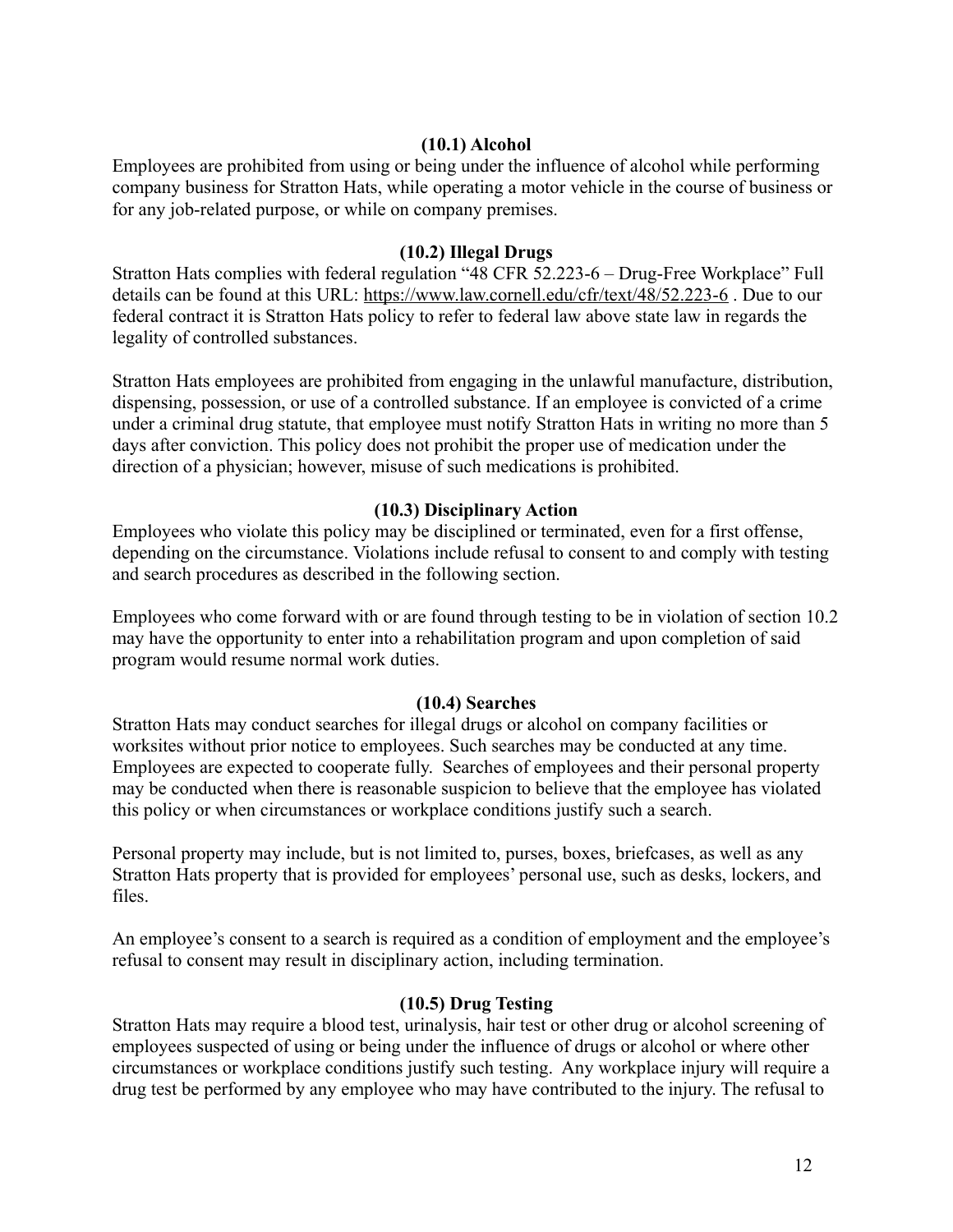consent to testing may result in disciplinary action, including termination.

# **(11.0) Ethical and Legal Business Practices**

Stratton Hats expects the highest standard of ethical conduct and fair dealing from each employee, supervisor, manager, and all others associated with the company. Our reputation is a valuable asset, and we must continually earn the trust, confidence and respect of our suppliers, our staff, our customers and our community.

This policy provides general guidance on the ethical principles that we all must follow, but no guideline can anticipate all situations. Employees should also be guided by basic honesty and good judgment, and be sensitive to others' perceptions and interpretations. If an employee has any questions about this policy, they should consult their supervisor or manager. Exceptions to this policy may be made only by Management.

Employees are expected to promptly disclose to the Management anything that may violate this policy. Management will not tolerate retaliation or retribution against anyone who brings violations to management's attention.

### **(11.1) Complying With Laws and Regulations**

All of Stratton Hats activities are to be conducted in compliance with the letter and spirit of all laws and regulations. Employees are charged with the responsibility of understanding the applicable laws, recognizing potential dangers and knowing when to seek legal advice.

### **(11.2) Giving and Receiving Gifts**

Employees may not give or receive money or any gift to or from a supplier, government official or other organization. Exceptions may be made for gifts that are customary and lawful, are of nominal value and are authorized in advance. Employees may accept meals and refreshments if they are infrequent, are of nominal value and are in connection with business discussions. If an employee does receive a gift or other benefit of more than nominal value, they should report it promptly to a member of management. It will be returned or donated to a suitable charity.

### **(11.3) Employee Privacy and Other Confidential Information**

Stratton Hats collects only personal information about employees that relates to their employment. Only people with a business-related need to know are given access to this information, and Management must authorize any release of the information to others. Personal information, other than that required to verify employment or to satisfy legitimate investigatory or legal requirements, will be released outside the company only with employee approval.

If an employee has access to any confidential information, including private employee information, they are responsible for acting with integrity. Unauthorized disclosure or inappropriate use of confidential information will not be tolerated.

### **(11.4) Accounting and Financial Reports**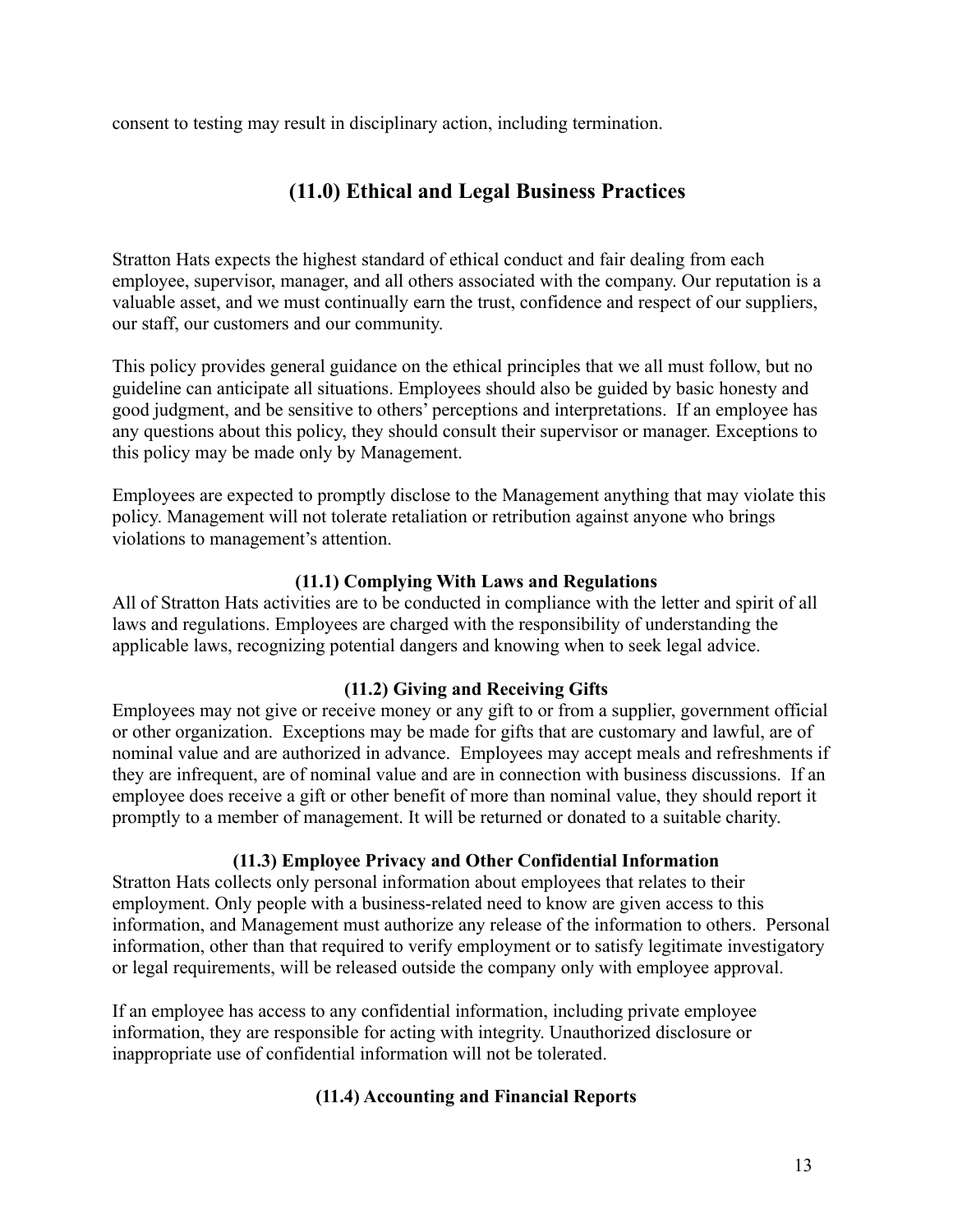Stratton Hats financial statements and all books and records on which they are based must accurately reflect the Company's transactions. All disbursements and receipts must be properly authorized and recorded. Employees must record and report financial information accurately. Reimbursable business expenses must be reasonable, accurately reported and supported by receipts.

Those responsible for handling or disbursing funds must assure that all transactions are executed as authorized and recorded to permit financial statements in accord with Generally Accepted Accounting Principles.

### **(11.5) Account and Customer Information**

Employees are prohibited from distributing account, client, and/or customer information to anyone, in any form, except the named account holder, client or customer unless they have written approval by the customer.

### **(11.6) Compliance**

Employees who fail to comply with this Ethics policy will be disciplined, which may include a demand for reimbursement of any losses or damages, termination of employment and referral for criminal prosecution. Action appropriate to the circumstances will also be taken against supervisors or others who fail to report a violation or withhold relevant information concerning a violation of this policy.

# **(12.0) Grievances**

Employees are encouraged to bring concerns, problems and grievances to HR/Management's attention. Employees are also obligated to report any wrongdoing of which they become aware to their supervisor. If that person is not available, or an employee believes it would be inappropriate to contact that person, they should contact HR/Management.

# **(13.0) Progressive Discipline**

Stratton Hats retains the discretion to discipline its employees. Oral and written warnings and progressive discipline up to and including discharge may be administered as appropriate under the circumstances. Please note that Stratton Hats reserves the right to terminate any employee whose conduct merits immediate dismissal without resorting to any aspect of the progressive discipline process.

# **(14.0) Smoking Policy**

Smoking is prohibited inside Stratton Hats facilities. All employees, clients and other visitors are expected to comply with this policy, and employees who violate it may be disciplined. Should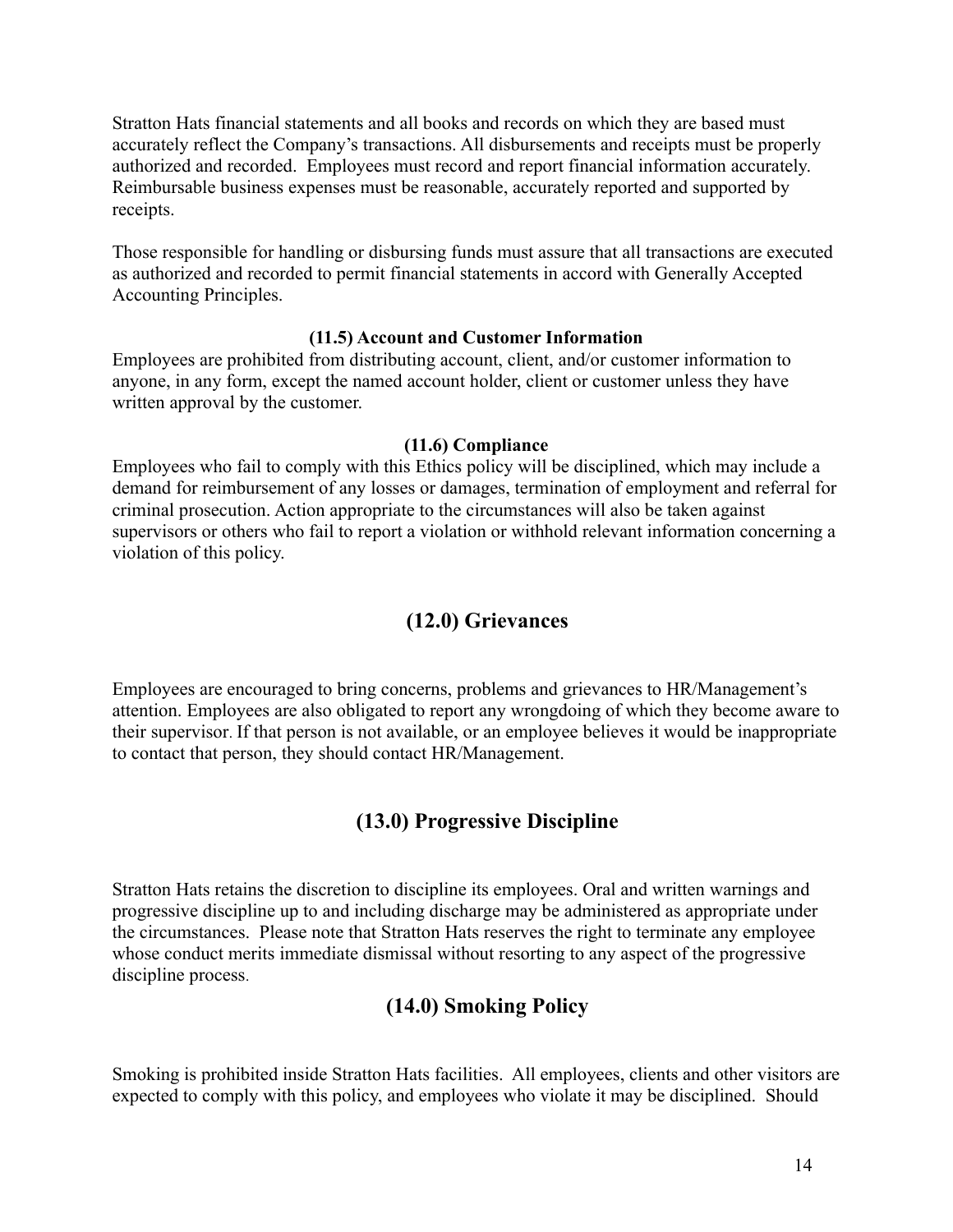an employee have a question, complaint or dispute about smoking in the workplace, they should contact a supervisor or Management.

# **(15.0) Zero Tolerance for Workplace Violence**

Stratton Hats has a zero-tolerance policy concerning threats, intimidation and violence of any kind in the workplace either committed by or directed to our employees. Employees who engage in such conduct will be disciplined, up to and including immediate termination of employment. Employees are not permitted to bring weapons of any kind onto company premises or to company functions. Any employee who is suspected of possessing a weapon will be subject to a search at the company's discretion. Such searches may include, but not be limited to, the employee's personal effects, desk and workspace.

If an employee feels they have been subjected to threats or threatening conduct by a coworker, vendor or customer, the employee should notify his or her supervisor or another member of management immediately. Employees will not be penalized for reporting such concerns.

### **(16.0) Leave**

### **Family Medical Leave (FMLA)**

Employees are eligible for family and medical leave if they have worked for Stratton Hats for at least 12 months and have put in at least 1,250 hours during the 12 month period before the leave is to begin.

### **(16.1) Reasons for the Leave**

Employees are entitled to take up to 12 workweeks of unpaid leave:

- to attend to the birth, adoption or foster care placement of their child
- to attend to the serious health condition of their child, spouse or parent, or
- to receive care for their own serious health condition.

A serious health condition means an illness, injury, impairment, or physical or mental condition during which they are incapable of working that involves either:

- treatment requiring inpatient care in a hospital, hospice or residential care facility, or
- continuing treatment by a health care provider for a condition that lasts more than three consecutive days, or for pregnancy or prenatal care or for a chronic health condition which

continues over an extended period of time, requires periodic visits to a health care provider and may involve occasional episodes of incapacity, such as serious asthma or diabetes.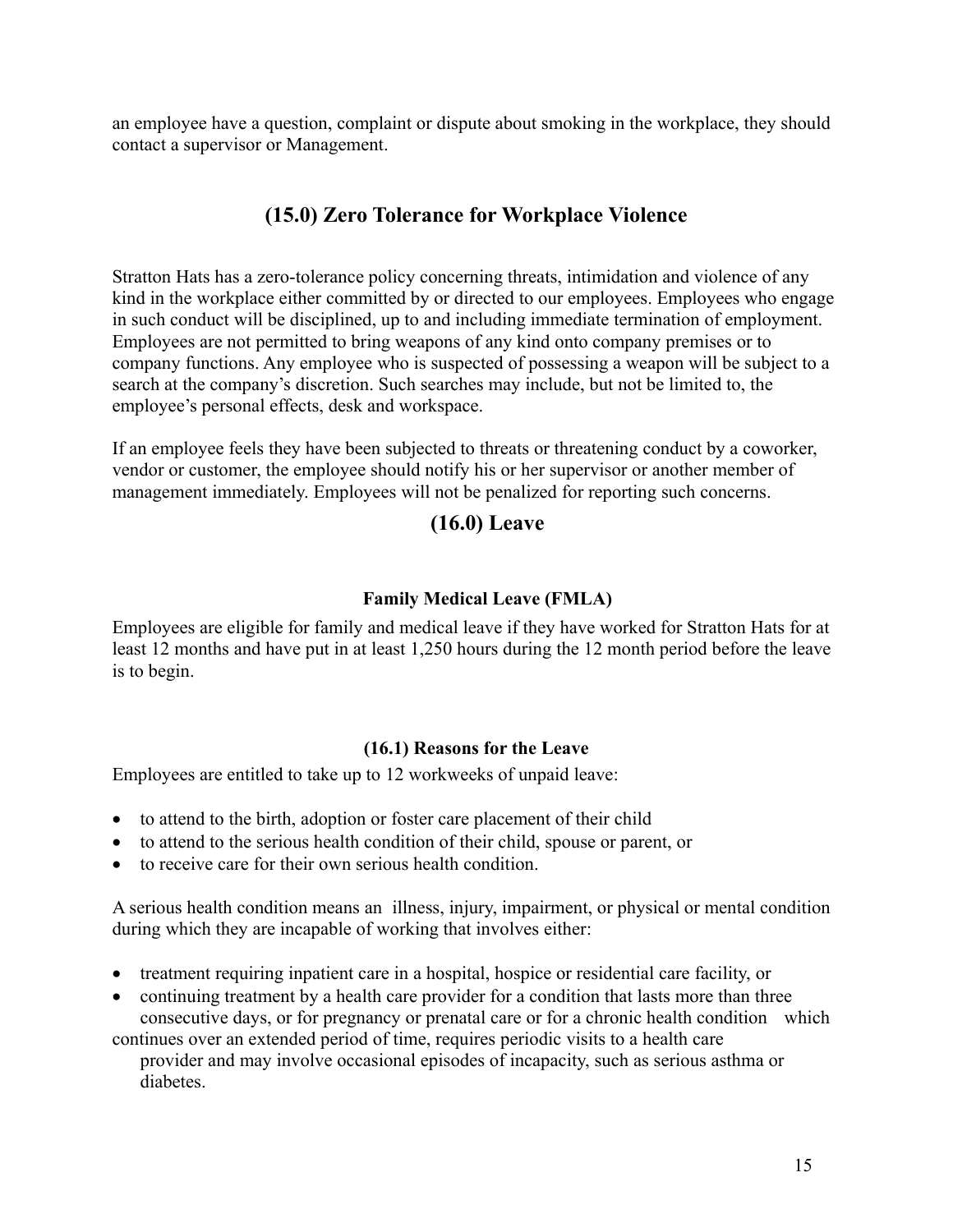It also includes a permanent or long-term condition such as Alzheimer's, a severe stroke and terminal cancer. In addition, leave may be used to cover absences due to multiple treatments for restorative surgery or for a condition which would likely make an employee incapable of working for more than three days if not treated, such as chemotherapy or radiation treatments for cancer.

### **(16.2) Substituting Paid Leave**

Employees must substitute accrued vacation or personal leave time for family and medical leave. And if the request for leave is due to their own serious health condition, they must first exhaust all accrued sick leave time. Any accrued vacation or personal leave time will then be used. Employees total FMLA leave time, which may include paid vacation and sick time, may not exceed 12 weeks. The Company has the right to designate such leaves as running concurrently with FMLA leave.

### **(16.3) Types of Leave**

Leave due to the birth or placement of a child in an employees' home for adoption or foster care must be taken in one continuous 12-week segment and must be taken within 12 months of the birth or placement of the child. Employees may take leave due to their own or a family member's serious health condition in:

- $\bullet$  one continuous 12 week segment
- an intermittent schedule, such as one day off each week, or
- a reduced schedule, such as beginning two hours late, twice a week.

### **(16.4) Notice of Leave**

If an employee's need for leave is foreseeable, they must give 30 days prior notice if possible. If they do not give such notice, the leave may be delayed for up to 30 days.

If an employee's need for leave is due to a planned medical treatment, they should make every attempt to schedule the treatment so as not to unduly disrupt the work of their department. If an employee's need for leave is not foreseeable, they must request it as soon as practicable, no later than two business days after the need for leave arises.

### **(16.5) Medical Certification**

If leave is requested due to an employee's own or a family member's serious health condition, they must provide medical certification from an appropriate healthcare provider. The medical certification must include the date on which the condition began and its probable duration. Employees may be denied leave if they do not provide satisfactory certification. Stratton Hats may also require a second opinion or third opinion regarding certification of a serious health condition, at our expense.

### **(16.6) Outside Employment**

Employees may not work for outside employers while on family and medical leave with Stratton Hats.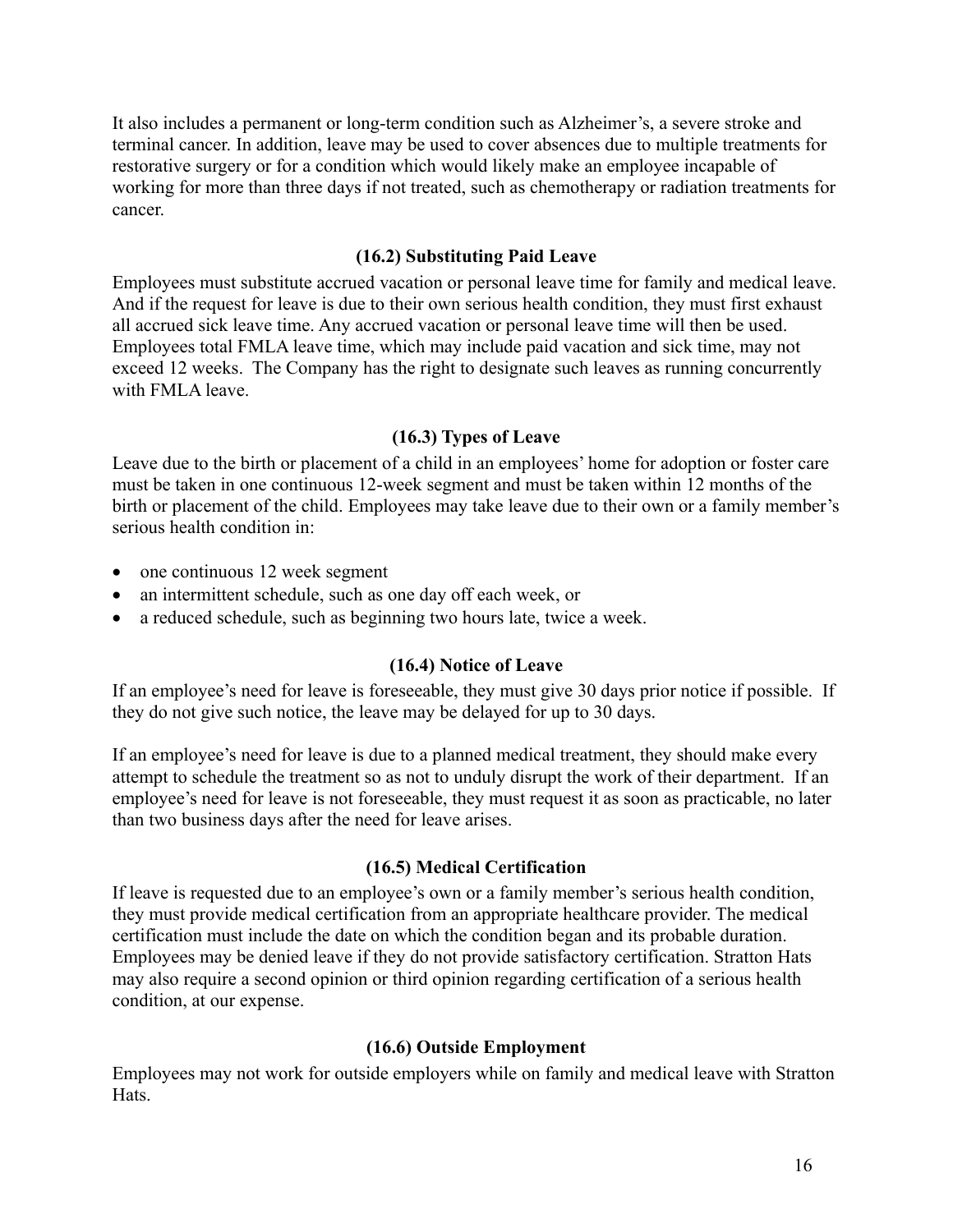### **(16.7) Returning to Work**

If an employee's leave is due to their own medical condition, they are required to provide medical certification that they are able to resume work before returning. Both the employee and their health care provider must complete a Return to Work Medical Certification.

Upon returning to work, an employee will ordinarily be entitled to be restored to their former position or to an equivalent position with the same employment benefits and pay if possible. If they do not return to work at the end of the leave and do not notify Stratton Hats of their status, they may be terminated.

### **(16.8) Benefits During Leave**

Taking family and medical leave will not cause an employee to lose any employment benefits accrued prior to the first day of leave. The leave period will be treated as continued service for purposes of determining vesting and eligibility to participate in any retirement plan in effect. However, employees on FMLA leave normally will not accrue any other additional benefits during the leave period, unless it is paid leave under which benefits would otherwise accrue.

Stratton Hats will maintain an employee's insurance benefits while they are on leave, although they may be required to pay their portion of the premium. However, if an employee does not return to work after the leave, they may be asked to reimburse Stratton Hats for the cost of maintaining insurance coverage during the leave. This provision will not apply in cases where an employee's inability to return is through no fault of their own—for example, at the end of leave they remain physically unable to return due to their serious health condition.

### **(16.9) Misrepresenting Reasons for Leave**

If an employee intentionally misrepresents the reasons for requesting family and medical leave, they may be discharged.

### **(16.10) Parental Leave**

Parents, guardians and custodial grandparents are entitled to up to 40 hours of unpaid leave per school year—but not more than 8 hours per month—to participate in the school activities of a child in grades K through 12. Employees must first use other leave benefits such as vacation and personal leave-and they must give their supervisor 7 days advance notice of the need for the leave, except in emergencies.

#### **(16.11) Bereavement Leave**

Full-time employees who have worked at Stratton Hats for at least 6 months are permitted up to 5 consecutive days pay to attend the funeral of an immediate family member, which includes a spouse, child, brother, sister, parent or grandparent. Eligible employees may be permitted 3 days pay for the death of a relative who is not an immediate member-including an aunt, uncle, nephew, niece, brother-in-law, sister-in-law or parent-in-law.

A supervisor must approve all bereavement time, and the Company may request verification of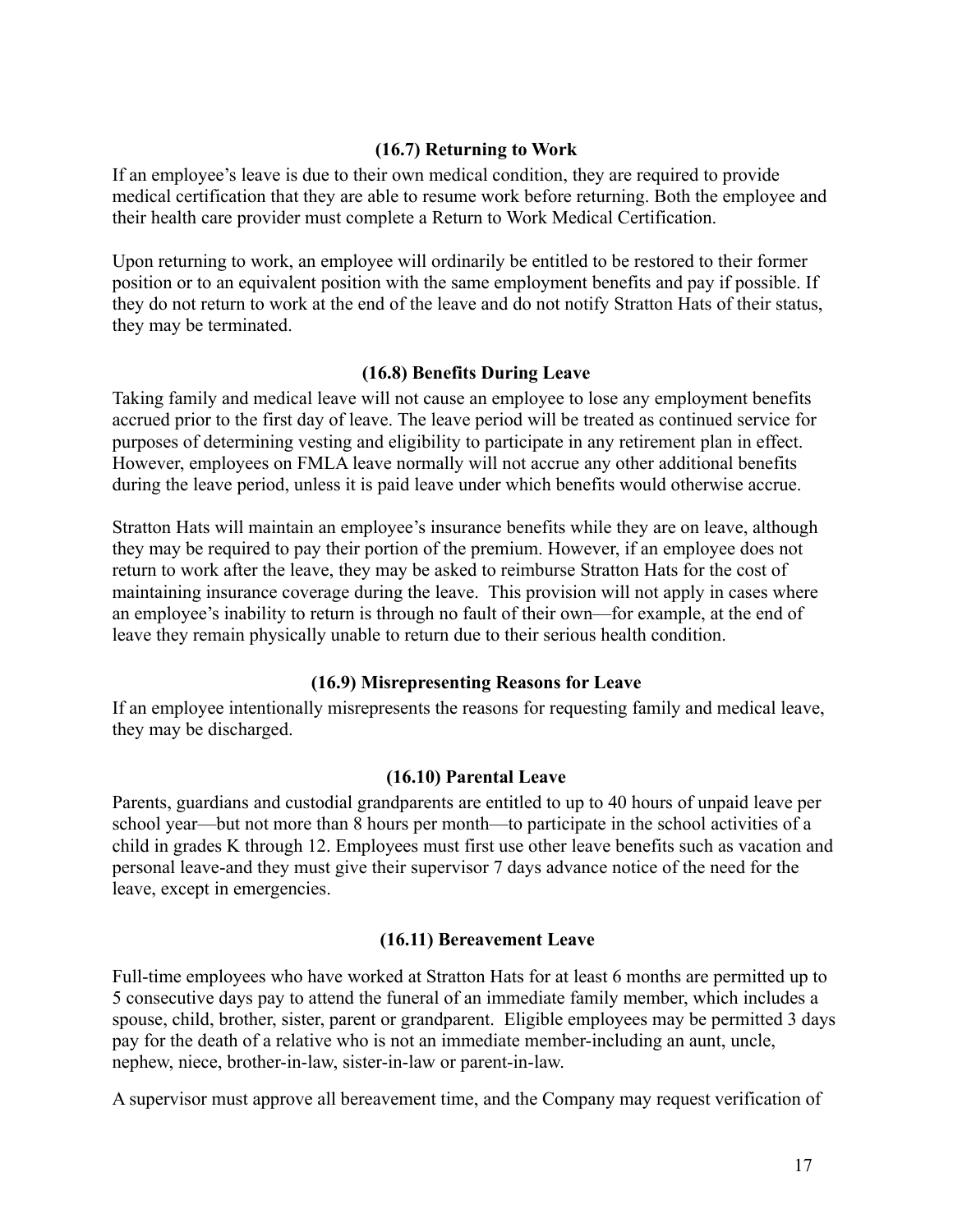the facts surrounding the leave and grant or deny the leave as deemed appropriate. Bereavement leave will not be paid if it occurs when the employee is on vacation or leave of absence, absent due to illness or injury, or not working due to a paid holiday.

### **(16.12) Jury Duty**

Stratton Hats supports employees in fulfilling their civic responsibilities by serving jury duty when required and fully compensates them in accordance with Illinois and U.S. Federal laws, However, employees must inform a supervisor as soon as possible after receiving a jury summons so that arrangements can be made to accommodate the absence.

The employee will be expected to report for work during the jury service whenever the court schedule permits. Insurance benefits will ordinarily remain in effect and unchanged for the full term of the jury duty absence.

#### **(16.13) Time Off From Work In Connection With Court Cases**

Stratton Hats recognizes that an employee might be subpoenaed or otherwise required to serve as a witness in court cases or arbitration. Employees called to testify will not be paid for the time they are away from work as a result of their participation in a court case or arbitration, but may use available vacation and personal days to cover their time away from work. Absence as a result of participation in a court case or arbitration will be treated the same as absence for any other reason and employees must comply with the company's policy regarding attendance. If an employee must attend court, they must notify their manager as soon as possible. Employees will not be terminated for an absence made necessary by responding to a criminal subpoena.

### **(17.0) General Employment**

#### **(17.1) Employee Classifications**

Employees at Stratton Hats are either full-time or part-time. The Company may on occasion hire temporary or seasonal employees, who will not generally be eligible for benefits. Part-time employees work fewer than 30 hours per week. Unless specifically stated, part-time employees are not afforded any benefits other than wages, including but not limited to benefits such as sick days, vacation days, and health insurance. All other employees are full-time.

A supervisor will verify whether an employee is a full-time or part-time employee, and also whether they are exempt or non-exempt. Exempt employees are not entitled to overtime under the Fair Labor Standards Act, while non-exempt employees can qualify for this pay.

#### **(17.2) Employee Records**

An employee's personnel file consists of the employee's employment application, withholding forms, reference checks, emergency information and any performance appraisals, benefits data or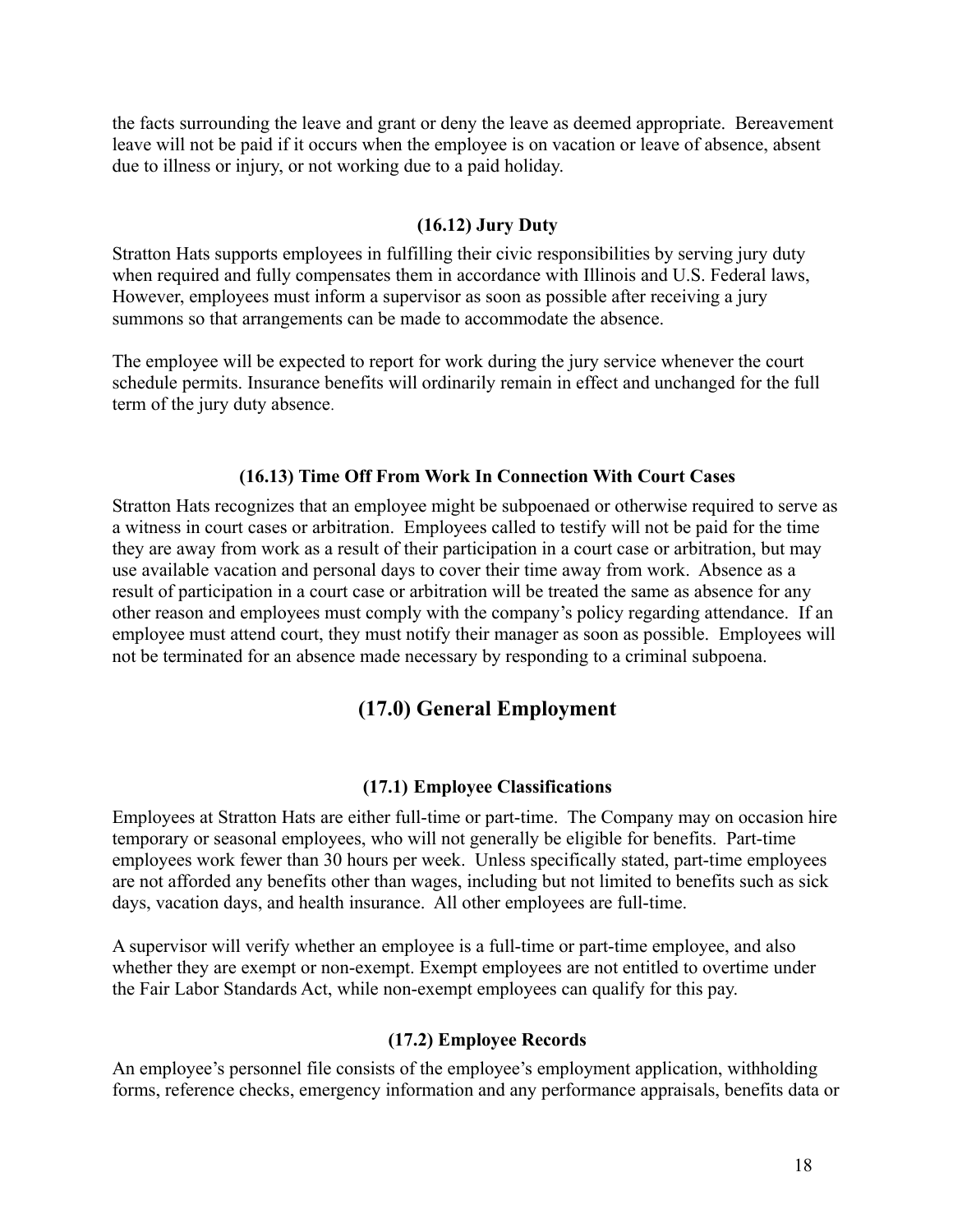other appropriate employment-related documents. It is the employee's responsibility to notify the Payroll Department or Human Resources of any changes in name, address, telephone number, marital status, number of dependents, military service status, beneficiaries or person to notify in case of an accident.

### **Misrepresentation of any fact which an employee has provided information for on their application, in their personnel file, or any other document is sufficient reason for dismissal. Personnel records are considered company property and are not available for review by employees, except under Management's discretion.**

### **(17.3) Employment of Relatives**

Stratton Hats may hire relatives of employees where there are no potential problems of supervision, safety, security, morale or potential conflict of interest. Relatives include an employee's parent, child, spouse, domestic partner, sibling, cousin, in-laws and step relationships. Employees who marry or become related will be permitted to continue to work as long as there are no substantial conflicts. Reasonable accommodations will be made when possible in the event a conflict arises.

### **(17.4) Introductory (Probationary) Period**

The first 90 days of employment are an Introductory Period for both the potential employee and the Company. However, during and after this period, the work relationship will remain at will. This time period allows a potential employee to determine if they have made the right career decision and for Stratton Hats to determine whether their initial work performance meets Stratton Hats needs.

A manager will monitor a potential employee's work performance, attitude and attendance during this time, and be available to answer any questions or concerns the potential employee may have about their new job.

Benefits such as time off for vacation, personal days, sick days or bereavement leave do not accrue during this period, however if the potential employee and Stratton Hats both choose to move forward all the Introductory period time will be counted towards the 6 month period an employee must work before receiving these benefits. The Introductory Period may be extended at management's discretion.

### **(17.5) Reference/Background Checks**

Stratton Hats conducts reference and background checks on all new employees. Employees who have falsified information on their employment applications will be disciplined, which could include termination. Applicants who have provided false information may be eliminated from further consideration for employment.

### **(17.6) Termination, Resignation and Discharge**

Unless expressly proscribed by statute or contract, employment with Stratton Hats is "at will"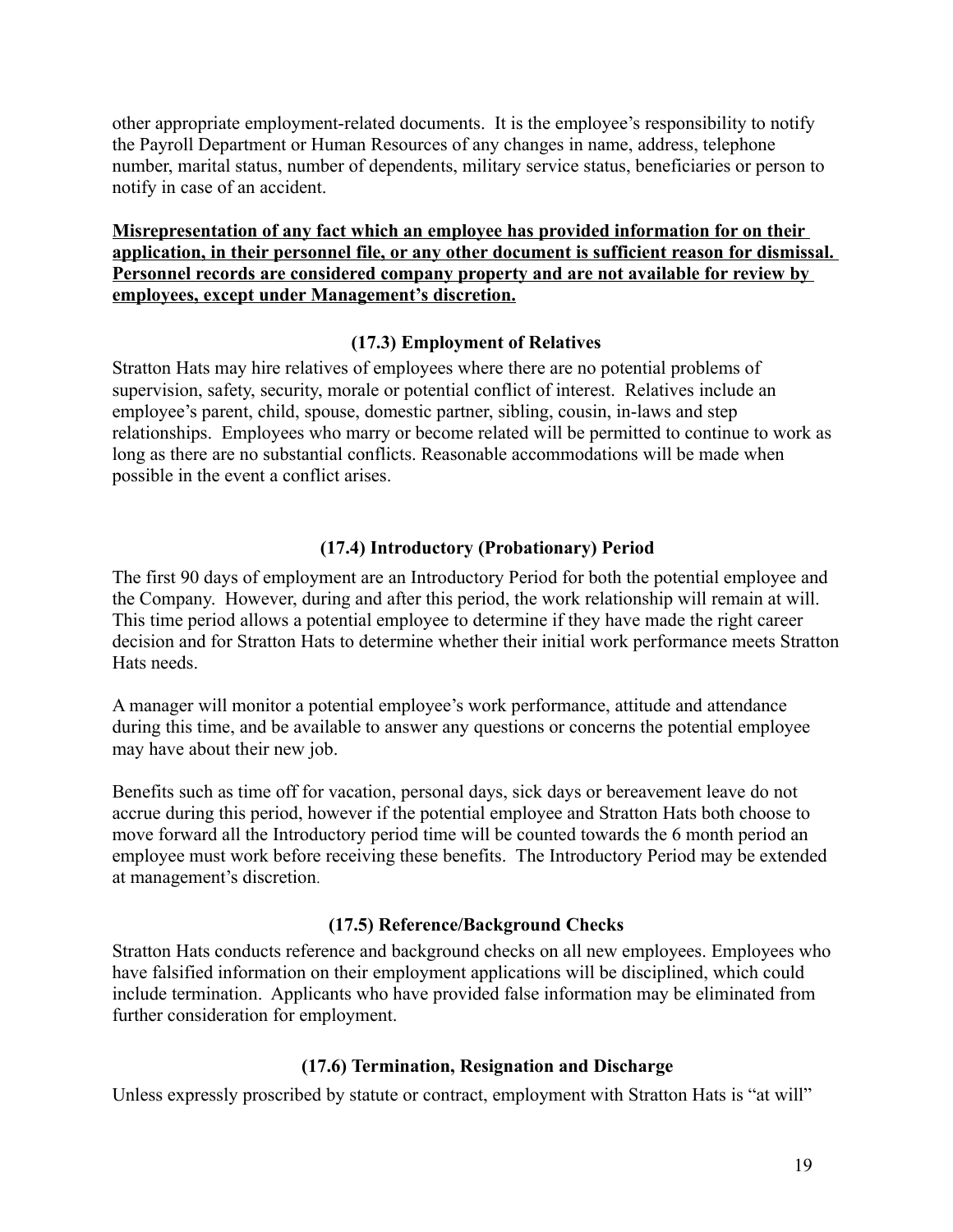and may be terminated with or without cause or notice. Similarly, employees are free to resign at any time. If an employee resigns, Stratton Hats requests the courtesy of at least two weeks notice. Any employee who is discharged by Stratton Hats shall be paid wages and vacation accrued to the date of the separation.

# **(18.0) Safety & Emergency**

#### **(18.1) Fire Safety**

Every employee is responsible for recognizing potential fire dangers and taking an active role in preventing fires. Employees are required to observe all OSHA safety requirements and regulations. Flammable materials are to be stored in covered metal containers. Employees should not block any fire doors, fire exits, fire extinguishers, windows or doorways. Review the fire escape routes posted in each work area and review Stratton Hats Emergency Action Plan.

#### **(18.2) Safety**

Stratton Hats is committed to maintaining a safe and healthy environment for all employees. Employees must report all accidents, injuries, potential safety hazards, safety suggestions and health and safety related issues immediately to a supervisor or Management. If any employee is injured, contact a supervisor or Management immediately. They should seek help from outside emergency response agencies if needed. Contact information is posted.

An employee must complete an Employee's Claim for Worker's Compensation Benefits Form if they have an injury that requires medical attention. If the injury does not require medical attention the employee must still complete a Supervisor and Employee Report of Accident Form in case medical treatment is later needed and to ensure that any existing safety hazards are corrected. They can obtain the required forms from HR/Management.

A federal law, the Occupational Safety and Health Act, requires that Stratton Hats keep records of all illnesses and serious accidents that occur on the job. OSHA also provides for employees' right to know about any health hazards which might be present on the job. In addition, the state Workers' Compensation Act also requires that an employee report any illness or injury caused by the workplace, no matter how slight. If an employee does not report an injury, they may jeopardize their right to collect workers' compensation payments as well as health benefits. Employees can get the required reporting paperwork from HR/Management.

#### **(18.3) Security**

Stratton Hats is committed to ensuring employees' security. Our premises are equipped with security alarms that are active outside working hours, a camera system covering most of the factory floor as well as both parking lots, and a fire alarm system. If an employee has a security concern or need more information about operating these systems, contact Management.

#### **(18.4) Emergency Measures (Inclement Weather)**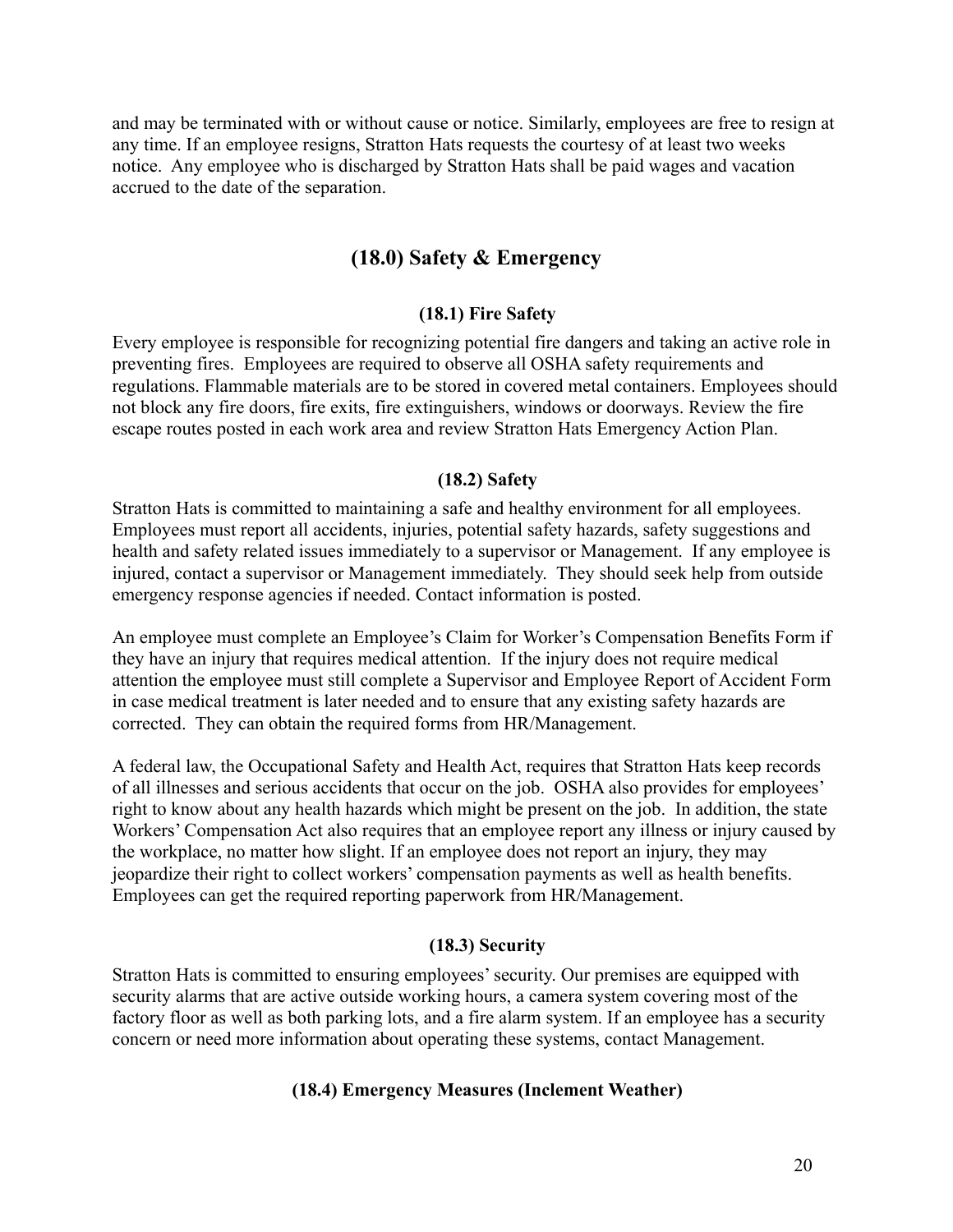Management realizes that bad weather or hazardous commuting conditions may occasionally make it impossible for employees to report to work on time, however, employees are expected to make a diligent effort to report to work when conditions have improved. If an employee determines that they are unable to report to work because of the conditions, they must inform their supervisor as far in advance as possible.

If it becomes necessary to shut down the factory due to weather or other emergencies, every effort will be made to notify employees. If there is a question as to whether the office will be open, employees should call the office or, if it is outside normal business hours, their supervisor or Management.

# **(19.0) Corporate Communications & Technology**

### **(19.1) Use of Company Communication Systems**

Stratton Hats reserves the right to access any personal communication without prior notice. Employees should not use company systems to transmit any messages or to access any information that they would not want a third party to hear or see. Although incidental and occasional personal use of the company's systems is permitted, any such personal use will be treated the same as all other communications under this policy. **Employees are at all times prohibited from accessing or downloading information from the Internet for personal use.**

### **(19.2) Telephone Usage**

For non-exempt employees (warehouse), all personal use of wireless devices inside of normal hours of work must be approved in advance by their Supervisor and reported via the correct Stratton Hats designated process. Failure to obtain advance approval may result in disciplinary action, up to and including termination.

Stratton Hats does not allow the use of a cell phone during company time that is not company related business unless a family emergency is brought to the attention of a supervisor.

Stratton Hats telephones are to be used for business purposes in serving the interests of our customers and in the course of normal operations. On occasion, personal calls may be necessary, but we ask that you limit them to emergencies or essential personal business and keep them brief.

As with all Stratton Hats assets, our phone and voice mail system are intended only for authorized business use in the course of your assigned duties. Inappropriate use of cell phones may result in disciplinary action, up to and including termination.

Inappropriate use includes, but is not limited to:

Unauthorized attempts to access another person's cellphone.

Use of a cell phone for entertainment purposes including but not limited to: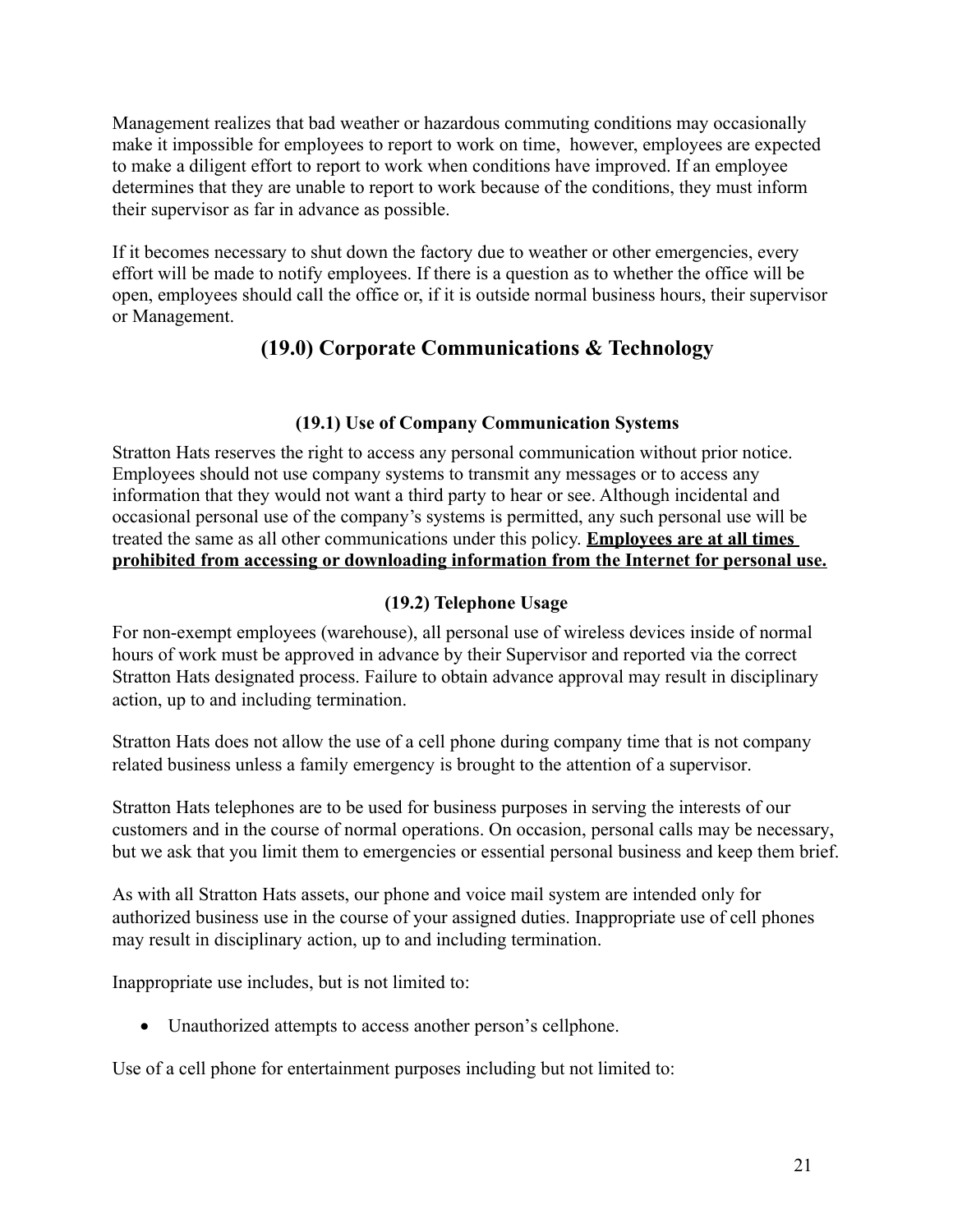- Watching media, accessing social media, playing games.
- Making personal phone calls  $&$  texting while working.
- Transmission of sensitive or proprietary information to unauthorized persons.
- Transmission of obscene or harassing messages or material to any other individual.
- Any illegal or unethical activities or any activity that could adversely affect the Stratton Hats image.
- Solicitation of others for any non-business-related purpose during working time.

### **(19.3) Personal Mail**

All mail delivered to the company is presumed to be related to company business. Mail sent to an employee at the company will be opened by the office and routed to their department. If they do not wish to have their correspondence handled in this manner, employees should choose to have it delivered somewhere else.

# **(20.0) Employee Benefits**

### **(20.1) Medical Insurance**

Stratton Hats offers and bears a substantial cost of the medical insurance plan for all employees. Refer to the printed information from the insurance provider for details of eligibility and coverage or contact the Human Resources Department.

### **(20.2) Retirement Plan**

All full-time employees are eligible for the Stratton Hats retirement plan after their initial 6 months at Stratton Hats. The company will deposit a percentage of the company profits from 1 to 10% of an employee's gross pay for the year depending on the company's profitability into an investment plan, which will be administered by a third party. The employee will choose from many different investment options. Employees should ask Management about any questions they may have about the account.

Employees may take disbursements from this account, however Management will never suggest this, as the government will fine any person who makes disbursements from this account before a certain age. Employees utilizing this method are essentially paying a very large, unnecessary tax on this money.

### **(20.3) Holidays**

Stratton Hats observes the following holidays:

New Year's Day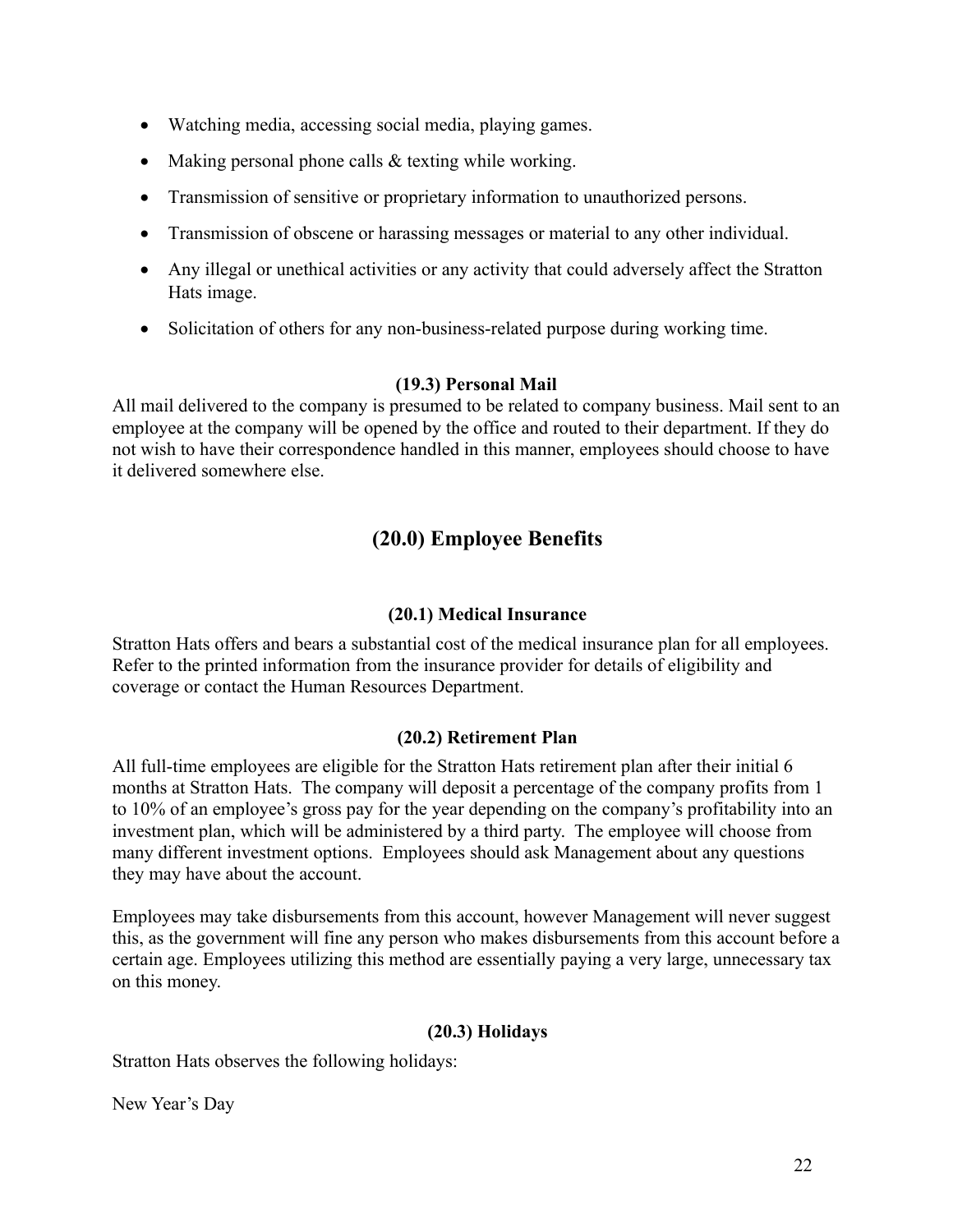Memorial Day Independence Day Labor Day Thanksgiving and the day after Christmas and the day before

Employees will be paid for these holidays if they are a full-time employee who has worked past their introductory period.

Holidays that fall on a weekend will be observed either on a Friday or Monday. To avoid confusion, all holidays will be announced in advance. Due to business needs, some employees may be required to work on company holidays. An employee supervisor or manager will notify an employee if this may apply to them.

### **(20.4) Sick Days**

Full-time employees who have completed their Introductory Period are eligible to earn sick day credits not to exceed 4 paid sick days for the employment year. Employees must use sick days by December 31, as they may not be carried over to the next calendar year-and they may not be taken as vacation. To be eligible for a sick day, an employee must call in each day to the office or their supervisor no later than 15 minutes after the usual start time for work. If an employee does not call in, the absence will be considered unexcused and they will not be paid for it. All full-time exempt employees are eligible to receive sick days at their supervisor's discretion. Stratton Hats reserves the right to request a doctor's certificate/ letter for any sick days requested. If such a certificate/letter is requested and the employee cannot produce it, the absence may be considered unexcused, and they will not be paid for it.

### **(20.5) Vacation**

Only active, full-time employees are eligible for paid vacation. Should a Company holiday occur during an employee's vacation, they may add an additional day, either at the beginning or end of the vacation period, with their supervisor's approval. Stratton Hats reserves the right not to approve a vacation request if it will interfere with Company operations or adversely affect coverage of job and staff requirements. Whenever possible, employees' requests for vacation will be accommodated, but where scheduling conflicts arise, seniority will prevail.